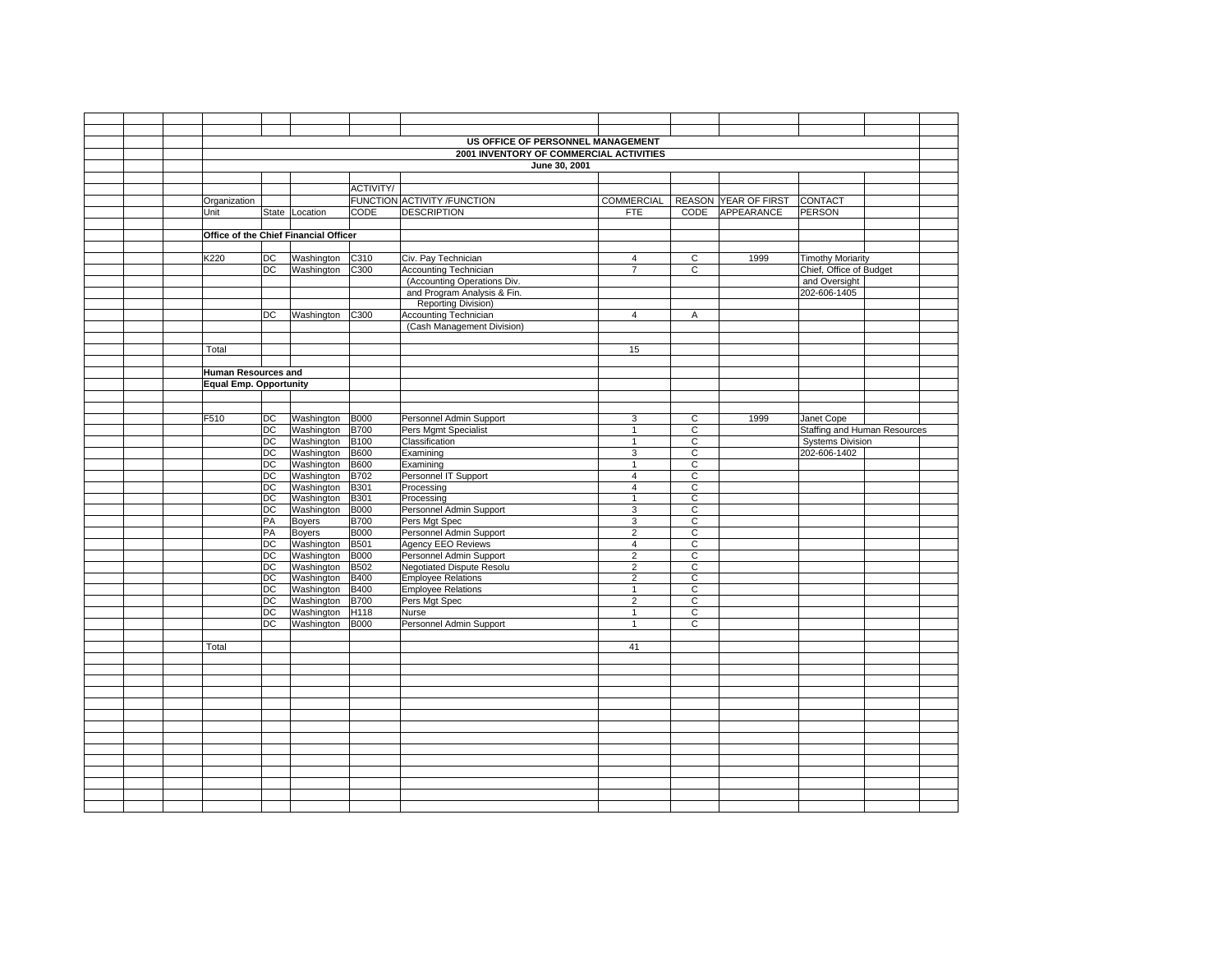|                                |                 |                                         |                 | US OFFICE OF PERSONNEL MANAGEMENT<br>2001 INVENTORY OF COMMERCIAL ACTIVITIES |                              |                     |                                             |                                 |  |
|--------------------------------|-----------------|-----------------------------------------|-----------------|------------------------------------------------------------------------------|------------------------------|---------------------|---------------------------------------------|---------------------------------|--|
|                                |                 |                                         |                 | June 30, 2001                                                                |                              |                     |                                             |                                 |  |
|                                |                 |                                         |                 |                                                                              |                              |                     |                                             |                                 |  |
|                                |                 |                                         | <b>ACTIVITY</b> |                                                                              |                              |                     |                                             |                                 |  |
| Organization                   |                 |                                         | <b>FUNCTION</b> |                                                                              |                              |                     | COMMERCIAL   REASON   YEAR OF FIRST CONTACT |                                 |  |
| Designation                    |                 | State Location                          | CODE            | <b>Activity Performed</b>                                                    | <b>ACTIVITY</b>              | CODE                | APPEARANCE PERSON                           |                                 |  |
|                                |                 |                                         |                 |                                                                              |                              |                     |                                             |                                 |  |
| Ofc of Contracting &           |                 |                                         |                 |                                                                              |                              |                     |                                             |                                 |  |
| <b>Administrative Services</b> |                 |                                         |                 |                                                                              |                              |                     |                                             |                                 |  |
|                                |                 |                                         |                 |                                                                              |                              |                     |                                             |                                 |  |
| F321                           | $\overline{DC}$ | Washington                              | S733            | <b>Building Services</b>                                                     | 1                            | A                   | 1999                                        | Steven Van Rees                 |  |
|                                | DC              | Washington                              | S745            | Security and Protection Services                                             | $\overline{2}$               | Α                   |                                             | Director, Office of Contracting |  |
|                                | DC              | Washington                              | T818            | Administrative Telephone Services                                            | $\mathbf{1}$<br>$\mathbf{1}$ | $\overline{A}$<br>C |                                             | and Administrative Services     |  |
| F322                           | DC<br>DC        | Washington<br>Washington                | S714<br>S733    | Furniture Repair<br><b>Building Services</b>                                 | $\mathbf{1}$                 | A                   |                                             | 202-606-2200                    |  |
|                                | DC              | Washington                              | T820            | <b>Administrative Support Services</b>                                       | $\overline{1}$               | $\overline{A}$      |                                             |                                 |  |
|                                | DC              | Washington                              | S735            | <b>Engineering Services</b>                                                  | $\overline{2}$               | A                   |                                             |                                 |  |
|                                | DC              | Washington                              | S735            | <b>Engineering Services</b>                                                  | $\mathbf{1}$                 | A                   |                                             |                                 |  |
|                                | DC              | Washington                              | S730            | Heating Plant Operation and Maintenance                                      | $\overline{4}$               | A                   |                                             |                                 |  |
|                                | DC              | Washington                              | S729            | A/C and Refrigeration Plants                                                 | 3                            | $\overline{c}$      |                                             |                                 |  |
|                                | DC              | Washington                              | S737            | <b>Electrical Craft Support Services</b>                                     | 3                            | A                   |                                             |                                 |  |
|                                | DC              | Washington                              | S730            | Electrical Plant Operation and Maintenance                                   | 3                            | Α                   |                                             |                                 |  |
| F321                           | DC              | Washington                              | T830            | Interior/Facility Design                                                     | $\overline{2}$               | A                   |                                             |                                 |  |
| F331                           | DC              | Washington                              | S732            | Warehousing and Distribution                                                 | $\mathbf{1}$                 | $\overline{A}$      |                                             |                                 |  |
| F333                           | DC              | Washington                              | T806            | Printing and Reproduction                                                    | $\overline{2}$               | C                   |                                             |                                 |  |
| F335                           | DC              | Washington                              | G102            | <b>Librarian Services</b>                                                    | $\mathbf{1}$                 | C                   |                                             |                                 |  |
| F334                           | DC              | Washington                              | S741            | <b>Distribution Services Management</b>                                      | $\mathbf{1}$                 | C                   |                                             |                                 |  |
|                                | DC              | Washington                              | S741            | <b>Distribution Services Management</b>                                      | $\mathbf{1}$                 | C                   |                                             |                                 |  |
|                                | DC              | Washington                              | S741            | Distribution Services Management<br><b>Distribution Services Management</b>  | $\mathbf{1}$<br>3            | C<br>C              |                                             |                                 |  |
|                                | DC<br>DC.       | Washington<br>Washington                | S741<br>S741    | Distribution Services Management                                             | $\overline{4}$               | С                   |                                             |                                 |  |
|                                |                 |                                         |                 |                                                                              |                              |                     |                                             |                                 |  |
| Total                          |                 |                                         |                 |                                                                              | 39                           |                     |                                             |                                 |  |
|                                |                 |                                         |                 |                                                                              |                              |                     |                                             |                                 |  |
|                                |                 | Office of the Chief Information Officer |                 |                                                                              |                              |                     |                                             |                                 |  |
|                                |                 |                                         |                 |                                                                              |                              |                     |                                             |                                 |  |
|                                |                 | F820 - Plans, Policies and Oversight    |                 |                                                                              |                              |                     |                                             |                                 |  |
|                                |                 |                                         |                 |                                                                              |                              |                     |                                             |                                 |  |
| F820                           | DC              | Washington D100                         |                 | Regulatory Activities Support                                                | $\mathbf{1}$                 | $\overline{c}$      | 1999                                        | Robert Huley                    |  |
|                                | DC              | Washington                              | W410            | Infor. Ops and Infor. Assurance/Secur.                                       | $\mathbf{1}$                 | C                   |                                             | Assistant Chief Information     |  |
|                                | DC              | Washington                              | W999            | Other ADP Functions                                                          | $\mathbf{1}$                 | С                   |                                             | Officer                         |  |
|                                | DC              | Washington                              | W000            | Administrative Support                                                       | $\mathbf{1}$                 | $\overline{c}$      |                                             | 202-606-2130                    |  |
|                                |                 |                                         |                 |                                                                              |                              |                     |                                             |                                 |  |
|                                |                 |                                         |                 |                                                                              |                              |                     |                                             |                                 |  |
|                                |                 | F830 - Network Management Center        |                 |                                                                              |                              |                     | 2000                                        |                                 |  |
| Office of the Center Director  |                 |                                         |                 |                                                                              |                              |                     |                                             |                                 |  |
| F830                           | <b>DC</b>       | Washington W000                         |                 | Administrative Support                                                       | $\mathbf{1}$                 | $\mathsf{C}$        |                                             |                                 |  |
|                                |                 |                                         |                 |                                                                              |                              |                     |                                             |                                 |  |
|                                |                 | Network Management Services             |                 |                                                                              |                              |                     |                                             |                                 |  |
| F830                           | DC              | Washington                              | W999            | Other ADP Functions                                                          | $\mathbf{1}$                 | C                   |                                             |                                 |  |
|                                | DC              | Washington W999                         |                 | Other ADP Functions                                                          | $\overline{2}$               | C                   |                                             |                                 |  |
|                                |                 |                                         |                 |                                                                              |                              |                     |                                             |                                 |  |
| <b>Customer Support Branch</b> |                 |                                         |                 |                                                                              |                              |                     |                                             |                                 |  |
| F830                           | DC              | Washington                              | W828            | Seat Management Services                                                     | 8                            | C                   |                                             |                                 |  |
|                                | PA              | <b>Boyers</b>                           | W828            | Seat Management Services                                                     | $\overline{2}$               | C                   |                                             |                                 |  |
|                                | PA              | <b>Boyers</b>                           | W828            | Seat Management Services                                                     | $\overline{c}$               | $\mathsf{C}$        |                                             |                                 |  |
|                                | GA              | Macon                                   | W828            | Seat Management Services                                                     | 3                            | C                   |                                             |                                 |  |
|                                |                 |                                         |                 |                                                                              |                              |                     |                                             |                                 |  |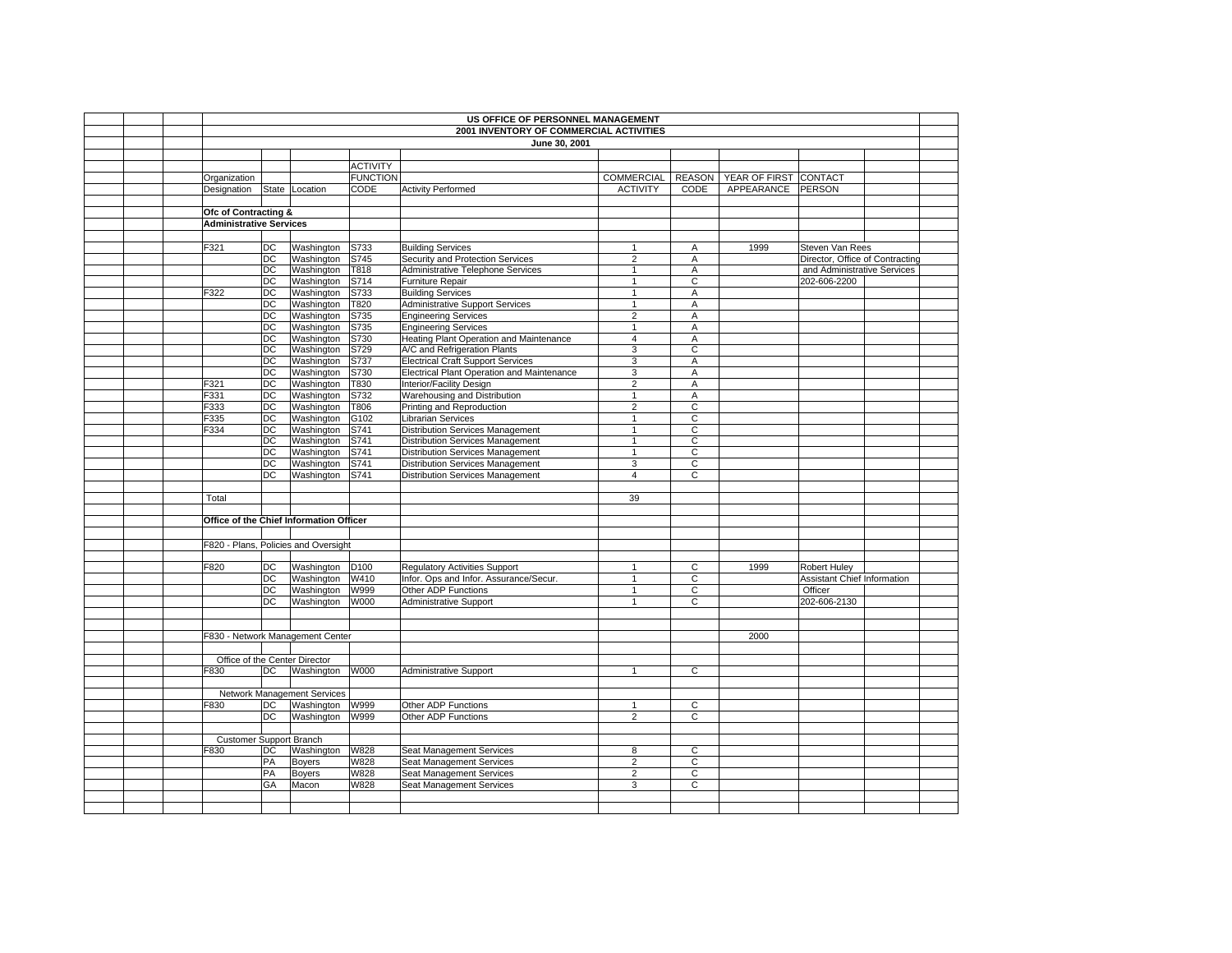|  |                                  |                 |                                             |                 | US OFFICE OF PERSONNEL MANAGEMENT       |                   |                |                       |  |  |
|--|----------------------------------|-----------------|---------------------------------------------|-----------------|-----------------------------------------|-------------------|----------------|-----------------------|--|--|
|  |                                  |                 |                                             |                 | 2001 INVENTORY OF COMMERCIAL ACTIVITIES |                   |                |                       |  |  |
|  |                                  |                 |                                             |                 | June 30, 2001                           |                   |                |                       |  |  |
|  |                                  |                 |                                             |                 |                                         |                   |                |                       |  |  |
|  |                                  |                 |                                             | <b>ACTIVITY</b> |                                         |                   |                |                       |  |  |
|  | Organization                     |                 |                                             | <b>FUNCTION</b> |                                         | COMMERCIAL REASON |                | YEAR OF FIRST CONTACT |  |  |
|  | Designation                      |                 | State Location                              | CODE            | <b>Activity Performed</b>               | <b>ACTIVITY</b>   | CODE           | APPEARANCE PERSON     |  |  |
|  |                                  |                 |                                             |                 |                                         |                   |                |                       |  |  |
|  |                                  |                 | Network Engineering Branch                  |                 |                                         |                   |                |                       |  |  |
|  | F830                             | DC              | Washington                                  | W399            | <b>Other Computing Services</b>         | 6                 | C              |                       |  |  |
|  |                                  | DC              | Washington                                  | W399            | <b>Other Computing Services</b>         | $\mathbf{1}$      | C              |                       |  |  |
|  |                                  | DC              | Washington                                  | W829            | <b>Client Services</b>                  | $\overline{4}$    | C              |                       |  |  |
|  |                                  | DC              | Washington                                  | W829            | <b>Client Services</b>                  | $\overline{2}$    | $\mathsf{C}$   |                       |  |  |
|  |                                  | GA              | Macon                                       | W399            | Other Computing Services                | $\mathbf{1}$      | $\overline{c}$ |                       |  |  |
|  |                                  | GA              | Macon                                       | W829            | <b>Client Services</b>                  | $\mathbf{1}$      | C              |                       |  |  |
|  |                                  |                 |                                             |                 |                                         |                   |                |                       |  |  |
|  |                                  |                 | Network Communications Branch               |                 |                                         |                   |                |                       |  |  |
|  | F830                             | DC              | Washington                                  | W299            | <b>Other Communications Services</b>    | $\overline{2}$    | $\overline{C}$ |                       |  |  |
|  |                                  | GA              | Macon                                       | W410            | Infor. Ops and Infor. Assurance/Secur.  | $\overline{4}$    | $\overline{C}$ |                       |  |  |
|  |                                  | GA              | Macon                                       | W299            | <b>Other Communications Services</b>    | 4                 | C              |                       |  |  |
|  |                                  | GA              | Macon                                       | W000            | <b>Administrative Support</b>           | $\mathbf{1}$      | $\overline{c}$ |                       |  |  |
|  |                                  |                 |                                             |                 |                                         |                   |                |                       |  |  |
|  |                                  |                 | F870 - Washington Technology Center         |                 |                                         |                   |                | 2001                  |  |  |
|  |                                  |                 |                                             |                 |                                         |                   |                |                       |  |  |
|  | F870                             | <b>DC</b>       | Office of the Center Director<br>Washington | W000            |                                         | $\mathbf{1}$      | $\mathsf{C}$   |                       |  |  |
|  |                                  |                 |                                             |                 | <b>Administrative Support</b>           |                   |                |                       |  |  |
|  | Systems Services Team            |                 |                                             |                 |                                         |                   |                |                       |  |  |
|  |                                  | DC              | Washington                                  | W399            | <b>Other Computing Services</b>         | $\mathbf{1}$      | A              |                       |  |  |
|  |                                  | GA              | Macon                                       | W827            | Software Services                       | $\overline{1}$    | A              |                       |  |  |
|  |                                  |                 |                                             |                 |                                         |                   |                |                       |  |  |
|  |                                  |                 | F870 - Washington Technology Center         |                 |                                         |                   |                |                       |  |  |
|  | <b>Production Control Branch</b> |                 |                                             |                 |                                         |                   |                |                       |  |  |
|  | F870                             | DC              | Washington                                  | W600            | Data Center Operations                  | 12                | B              |                       |  |  |
|  |                                  | DC              | Washington                                  | W600            | Data Center Operations                  | 3                 | B              |                       |  |  |
|  |                                  |                 |                                             |                 |                                         |                   |                |                       |  |  |
|  |                                  |                 | <b>Computer Operations Branch</b>           |                 |                                         |                   |                |                       |  |  |
|  | F870                             | DC              | Washington                                  | W600            | Data Center Operations                  | 12                | В              |                       |  |  |
|  |                                  | PA              | <b>Boyers</b>                               | W600            | Data Center Operations                  | 4                 | В              |                       |  |  |
|  |                                  |                 |                                             |                 |                                         |                   |                |                       |  |  |
|  |                                  |                 | F890 - Applications Development Center      |                 |                                         |                   |                | 2001                  |  |  |
|  |                                  |                 |                                             |                 |                                         |                   |                |                       |  |  |
|  |                                  |                 | Office of the Center Director               |                 |                                         |                   |                |                       |  |  |
|  | F890                             | DC              | Washington W000                             |                 | Administrative Support                  | $\mathbf{1}$      | $\mathsf{C}$   |                       |  |  |
|  |                                  |                 | <b>Investigations Support Branch</b>        |                 |                                         |                   |                |                       |  |  |
|  | F890                             | DC              | Washington                                  | <b>W826</b>     | Systems Design, Devel, and Prog. Ser.   | 5                 | A              |                       |  |  |
|  |                                  | $\overline{DC}$ | Washington                                  | W826            | Systems Design, Devel, and Prog. Ser.   | 6                 | $\overline{C}$ |                       |  |  |
|  |                                  |                 |                                             |                 |                                         |                   |                |                       |  |  |
|  |                                  |                 | Financial Systems Support Branch            |                 |                                         |                   |                |                       |  |  |
|  | F890                             | DC              | Washington                                  | W826            | Systems Design, Devel, and Prog. Ser.   | $\overline{7}$    | B              |                       |  |  |
|  |                                  | DC              | Washington                                  | W826            | Systems Design, Devel, and Prog. Ser.   | $\mathbf{1}$      | B              |                       |  |  |
|  |                                  |                 |                                             |                 |                                         |                   |                |                       |  |  |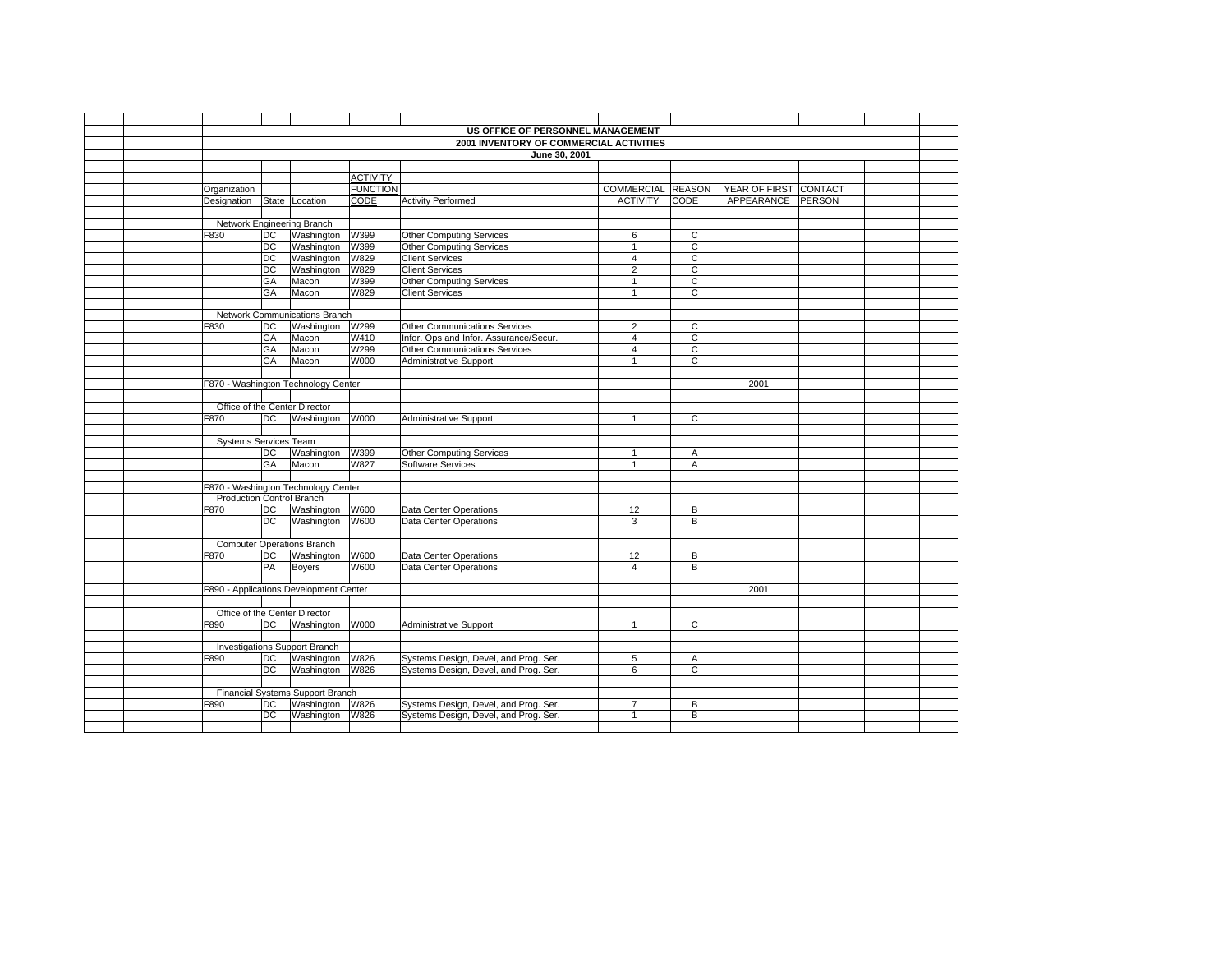|  |                               |                 |                                             |                 | US OFFICE OF PERSONNEL MANAGEMENT       |                   |                |                                            |                            |  |
|--|-------------------------------|-----------------|---------------------------------------------|-----------------|-----------------------------------------|-------------------|----------------|--------------------------------------------|----------------------------|--|
|  |                               |                 |                                             |                 | 2001 INVENTORY OF COMMERCIAL ACTIVITIES |                   |                |                                            |                            |  |
|  |                               |                 |                                             |                 | June 30, 2001                           |                   |                |                                            |                            |  |
|  |                               |                 |                                             |                 |                                         |                   |                |                                            |                            |  |
|  |                               |                 |                                             | <b>ACTIVITY</b> |                                         |                   |                |                                            |                            |  |
|  | Organization                  |                 |                                             | <b>FUNCTION</b> |                                         | COMMERCIAL REASON |                | YEAR OF FIRST CONTACT<br>APPEARANCE PERSON |                            |  |
|  | Designation State Location    |                 | Office of the Chief Information Officer     | CODE            | <b>Activity Performed</b>               | <b>ACTIVITY</b>   | <b>CODE</b>    |                                            |                            |  |
|  |                               |                 |                                             |                 |                                         |                   |                |                                            |                            |  |
|  | F890                          | DC              | Program Office Support Branch<br>Washington | W826            | Systems Design, Devel, and Prog. Ser.   | 6                 | $\mathsf C$    |                                            |                            |  |
|  |                               | GA              | Macon                                       | W826            | Systems Design, Devel, and Prog. Ser.   | $\overline{4}$    | $\overline{A}$ |                                            |                            |  |
|  |                               |                 |                                             |                 |                                         |                   |                |                                            |                            |  |
|  | <b>DBA</b> Team               |                 |                                             |                 |                                         |                   |                |                                            |                            |  |
|  |                               | DC              | Washington                                  | W310            | Copmputing Services and DB Mgt.         | $\mathbf{1}$      | $\mathbf{C}$   |                                            |                            |  |
|  |                               |                 |                                             |                 |                                         |                   |                |                                            |                            |  |
|  | Quality Assurance Team        |                 |                                             |                 |                                         |                   |                |                                            |                            |  |
|  | F890                          | DC              | Washington                                  | W399            | <b>Other Computing Services</b>         | 3                 | $\overline{c}$ |                                            |                            |  |
|  |                               |                 |                                             |                 |                                         |                   |                |                                            |                            |  |
|  | Total                         |                 |                                             |                 |                                         | 117               |                |                                            |                            |  |
|  |                               |                 |                                             |                 |                                         |                   |                |                                            |                            |  |
|  | <b>Ofc. of Communications</b> |                 |                                             |                 |                                         |                   |                |                                            |                            |  |
|  |                               |                 |                                             |                 |                                         |                   |                |                                            |                            |  |
|  | K400                          | $\overline{C}$  | Washington                                  | S701            | External Comm Review Mgr                | $\mathbf{1}$      | Α              | 1999                                       | Sandra S. Payne            |  |
|  |                               | DC              | Washington                                  | S701            | <b>Public Affairs Specialist</b>        | 3                 | Α              |                                            | <b>Acting Director</b>     |  |
|  |                               | <b>DC</b>       | Washington                                  | S000            | Administrative Support                  | $\overline{2}$    | $\mathsf C$    |                                            | 202-606-1000               |  |
|  |                               | $\overline{DC}$ | Washington                                  | S000            | Interagency Assist Spec                 | $\mathbf{1}$      | $\mathbf C$    |                                            |                            |  |
|  |                               | DC              | Washington                                  | S701            | Writer-Editor                           | $\mathbf{1}$      | Α              |                                            |                            |  |
|  |                               |                 |                                             |                 |                                         |                   |                |                                            |                            |  |
|  | Total                         |                 |                                             |                 |                                         | 8                 |                |                                            |                            |  |
|  |                               |                 |                                             |                 |                                         |                   |                |                                            |                            |  |
|  | Office of the                 |                 |                                             |                 |                                         |                   |                |                                            |                            |  |
|  | <b>General Counsel</b>        |                 |                                             |                 |                                         |                   |                |                                            |                            |  |
|  |                               |                 |                                             |                 |                                         |                   |                |                                            |                            |  |
|  | K310                          | DC              | Washington                                  | Y000            | Admin Support (6)                       | 3                 | $\mathsf{C}$   | 1999                                       | Kathie Ann Whipple         |  |
|  |                               | DC              | Washington                                  | Y000            | Writer-Editor                           | $\mathbf{1}$      | $\mathsf{C}$   |                                            | <b>Acting Director</b>     |  |
|  |                               | DC              | Washington                                  | Y000            | Admin Support                           | $\mathbf{1}$      | $\mathsf C$    |                                            | 202-606-1700               |  |
|  |                               | DC.             | Washington                                  | Y000            | Admin Support                           | $\mathbf{1}$      | $\mathsf{C}$   |                                            |                            |  |
|  |                               |                 |                                             |                 |                                         |                   |                |                                            |                            |  |
|  | Total                         |                 |                                             |                 |                                         | 6                 |                |                                            |                            |  |
|  |                               |                 |                                             |                 |                                         |                   |                |                                            |                            |  |
|  | <b>Office of Executive</b>    |                 |                                             |                 |                                         |                   |                |                                            |                            |  |
|  | <b>Resources Management</b>   |                 |                                             |                 |                                         |                   |                |                                            |                            |  |
|  |                               |                 |                                             |                 |                                         |                   |                |                                            |                            |  |
|  | L311                          | DC              | Washington                                  | W999            | Information Mgmt Specialist             | $\mathbf{1}$      | $\overline{A}$ | 1999                                       | Joseph R. Riddle           |  |
|  |                               | DC              | Washington                                  | W824            | Automation Support                      | $\mathbf{1}$      | Α              |                                            | <b>SES</b> Learning Center |  |
|  |                               | $\overline{DC}$ | Washington                                  | <b>B000</b>     | <b>Administrative Support</b>           | $\mathbf{1}$      | A              |                                            | 202-606-1959               |  |
|  | L331                          | DC              | Washington                                  | U000            | <b>Administrative Support</b>           | $\mathbf{1}$      | A              |                                            |                            |  |
|  |                               | DC              | Washington                                  | <b>B000</b>     | Administrative Support                  | $\mathbf{1}$      | Α              |                                            |                            |  |
|  |                               |                 |                                             |                 |                                         | 5                 |                |                                            |                            |  |
|  | Total                         |                 |                                             |                 |                                         |                   |                |                                            |                            |  |
|  |                               |                 |                                             |                 |                                         |                   |                |                                            |                            |  |
|  |                               |                 |                                             |                 |                                         |                   |                |                                            |                            |  |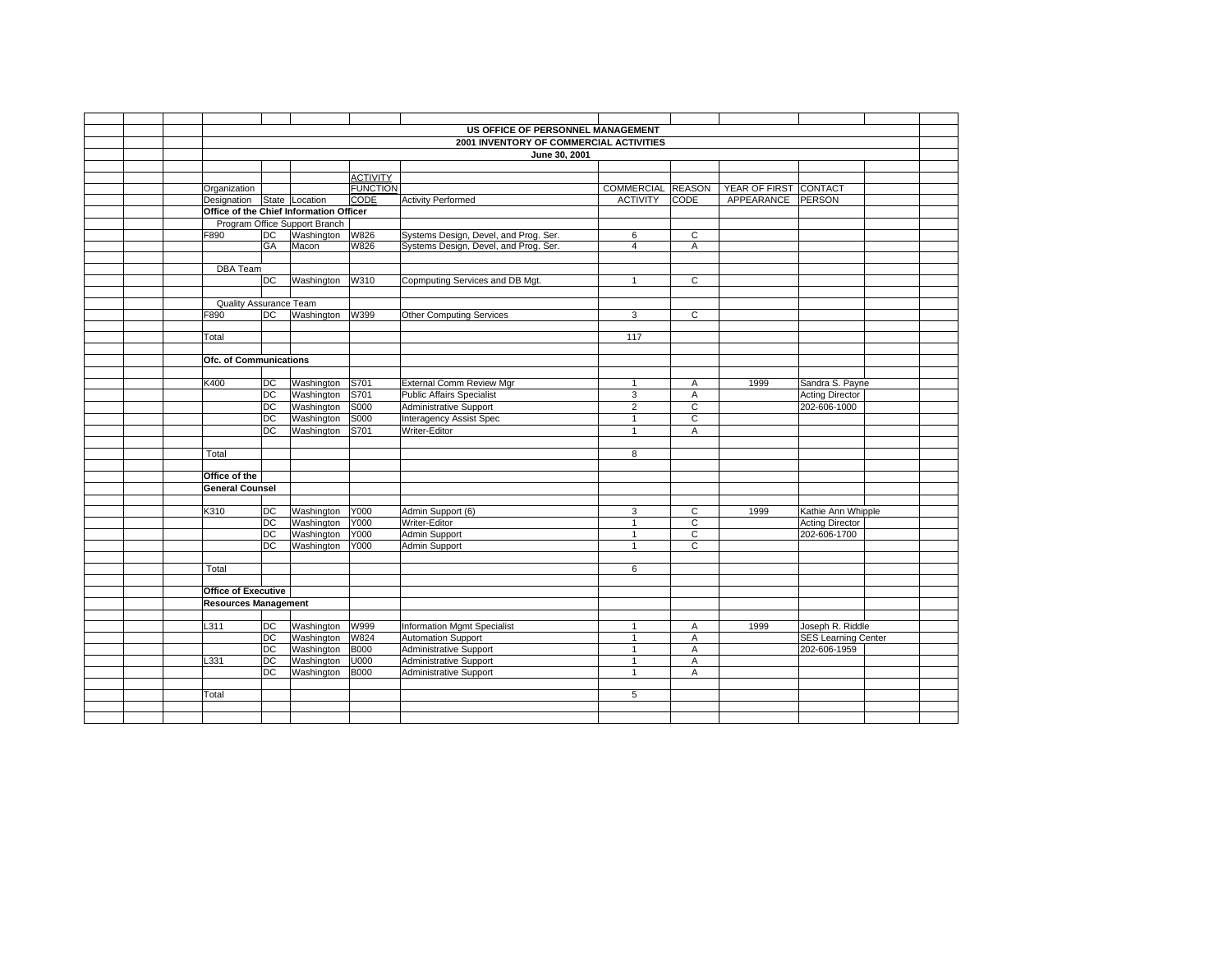| US OFFICE OF PERSONNEL MANAGEMENT  |    |                                       |             |                                                                                |                |                |                       |                            |  |  |  |
|------------------------------------|----|---------------------------------------|-------------|--------------------------------------------------------------------------------|----------------|----------------|-----------------------|----------------------------|--|--|--|
|                                    |    |                                       |             | 2001 INVENTORY OF COMMERCIAL ACTIVITIES                                        |                |                |                       |                            |  |  |  |
|                                    |    |                                       |             | June 30, 2001                                                                  |                |                |                       |                            |  |  |  |
|                                    |    |                                       |             |                                                                                |                |                |                       |                            |  |  |  |
|                                    |    |                                       | Activity    |                                                                                |                |                |                       |                            |  |  |  |
| Organization                       |    |                                       | Function    |                                                                                | Commercial     | Reason         | YEAR OF FIRST CONTACT |                            |  |  |  |
| Designation                        |    | State Location                        | Code        | <b>Activity Performed</b>                                                      | Activity       | Code           | APPEARANCE            | <b>PERSON</b>              |  |  |  |
|                                    |    |                                       |             |                                                                                |                |                |                       |                            |  |  |  |
| Office of Executive and            |    |                                       |             |                                                                                |                |                |                       |                            |  |  |  |
| <b>Management Development</b>      |    |                                       |             |                                                                                |                |                |                       |                            |  |  |  |
| <b>Federal Executive Institute</b> |    |                                       |             |                                                                                |                |                |                       |                            |  |  |  |
|                                    |    |                                       |             |                                                                                |                |                |                       |                            |  |  |  |
|                                    |    |                                       |             |                                                                                |                |                |                       |                            |  |  |  |
| N310                               | VA | Charlottesville U500                  |             | <b>Faculty Member</b>                                                          | 5              | Α              | 1999                  | Barbara Garvin-Kester      |  |  |  |
|                                    | VA | Charlottesville U800                  |             | Program Analyst                                                                | $\mathbf{1}$   | Α              |                       | Director                   |  |  |  |
|                                    | VA | Charlottesville U500                  |             | Registrar                                                                      | $\mathbf{1}$   | A              |                       | 804-980-6221               |  |  |  |
|                                    | VA | Charlottesville U800                  |             | Electronics Technician                                                         | $\mathbf{1}$   | A              |                       |                            |  |  |  |
|                                    | VA | Charlottesville U800                  |             | Audio Visual Operator                                                          | $\mathbf{1}$   | A              |                       |                            |  |  |  |
|                                    | VA | Charlottesville U000                  |             | Management Support                                                             | 3              | Α              |                       |                            |  |  |  |
|                                    | VA | Charlottesville U000                  |             | <b>ADP Support</b>                                                             | $\mathbf{1}$   | Α              |                       |                            |  |  |  |
|                                    | VA | Charlottesville U000                  |             | <b>Administrative Support</b>                                                  | $\overline{3}$ | A              |                       |                            |  |  |  |
|                                    |    |                                       |             |                                                                                |                |                |                       |                            |  |  |  |
| Office of Executive and            |    |                                       |             |                                                                                |                |                |                       |                            |  |  |  |
| <b>Management Development</b>      |    |                                       |             |                                                                                |                |                |                       |                            |  |  |  |
|                                    |    | Eastern Management Development Center |             |                                                                                |                |                |                       |                            |  |  |  |
|                                    |    |                                       |             |                                                                                |                |                |                       |                            |  |  |  |
| N410                               | WV | Shepherdstow U800                     |             | Quality Program Spec.                                                          | 2              | Α              |                       |                            |  |  |  |
|                                    | WV | Shepherdstow U000                     |             | Management Support                                                             | 5              | A              |                       |                            |  |  |  |
|                                    |    |                                       |             |                                                                                |                |                |                       |                            |  |  |  |
|                                    |    | Western Management Development Center |             |                                                                                |                |                |                       |                            |  |  |  |
| N510                               | CO | Aurora                                | U000        | <b>Administrative Support</b>                                                  | 3              | A              |                       |                            |  |  |  |
|                                    |    |                                       |             |                                                                                |                |                |                       |                            |  |  |  |
| Total                              |    |                                       |             |                                                                                | 26             |                |                       |                            |  |  |  |
|                                    |    |                                       |             |                                                                                |                |                |                       |                            |  |  |  |
| <b>Employment Service</b>          |    |                                       |             |                                                                                |                |                |                       |                            |  |  |  |
|                                    |    |                                       |             |                                                                                |                |                |                       |                            |  |  |  |
|                                    |    |                                       |             |                                                                                |                |                |                       |                            |  |  |  |
| A100                               | DC | Washington                            | <b>B000</b> | Office Automation Clerk                                                        | $\mathbf{1}$   | $\overline{c}$ | 1999                  | ynn L. Furman              |  |  |  |
| A311                               | GA |                                       | W826        | <b>Computer Specialists</b>                                                    | 3              |                |                       | Controller<br>202-606-6500 |  |  |  |
|                                    |    | Macon                                 | W826        |                                                                                | 8              | Α<br>C         |                       |                            |  |  |  |
|                                    |    | Macon<br>Macon                        | W826        | <b>Computer Specialists (Programmers)</b><br>Computer Specialists (Data Entry) | 32             | B              |                       |                            |  |  |  |
|                                    |    |                                       |             |                                                                                |                |                |                       |                            |  |  |  |
| A311                               | GА | Macon                                 | W601        | Program Analyst                                                                | $\mathbf{1}$   | Α              |                       |                            |  |  |  |
|                                    | GA | Macon                                 | W601        | <b>Computer Specialist</b>                                                     | 11             | Α              |                       |                            |  |  |  |
|                                    | GA | Macon                                 | W601        | <b>Computer Assistant</b>                                                      | $\mathbf{1}$   | Α              |                       |                            |  |  |  |
|                                    | GA | Macon                                 | <b>B300</b> | Senior Staffing Assistant                                                      | $\overline{4}$ | A              |                       |                            |  |  |  |
|                                    | GA | Macon                                 | <b>B300</b> | <b>Staffing Assistant</b>                                                      | 12             | $\overline{A}$ |                       |                            |  |  |  |
|                                    | GA | Macon                                 | <b>B000</b> | <b>Staffing Clerk</b>                                                          | $\mathbf{1}$   | Α              |                       |                            |  |  |  |
|                                    | GA | Macon                                 | W999        | Clerk                                                                          | $\mathbf{1}$   | $\overline{c}$ |                       |                            |  |  |  |
|                                    |    |                                       |             |                                                                                |                |                |                       |                            |  |  |  |
| A311                               | GA | Macon                                 | W826        | Program Analyst                                                                | $\mathbf{1}$   | Α              |                       |                            |  |  |  |
|                                    | GA | Macon                                 | W826        | <b>Computer Specialist</b>                                                     | $\overline{2}$ | A              |                       |                            |  |  |  |
|                                    | GA | Macon                                 | W827        | <b>Computer Assistant</b>                                                      | 6              | Α              |                       |                            |  |  |  |
|                                    | GА | Macon                                 | C300        | Accounting Technician                                                          | $\mathbf{1}$   | Α              |                       |                            |  |  |  |
|                                    | GA | Macon                                 | W827        | <b>Lead Computer Assistant</b>                                                 | $\mathbf{1}$   | Α              |                       |                            |  |  |  |
|                                    |    |                                       |             |                                                                                |                |                |                       |                            |  |  |  |
| A311                               | GA | Macon                                 | W000        | Office Automation Clerk                                                        | $\overline{2}$ | Α              |                       |                            |  |  |  |
|                                    | GA | Macon                                 | <b>B300</b> | <b>Staffing Assistant</b>                                                      | $\mathbf{1}$   | Α              |                       |                            |  |  |  |
|                                    | GA | Macon                                 | <b>B000</b> | Clerk                                                                          | 2              | C              |                       |                            |  |  |  |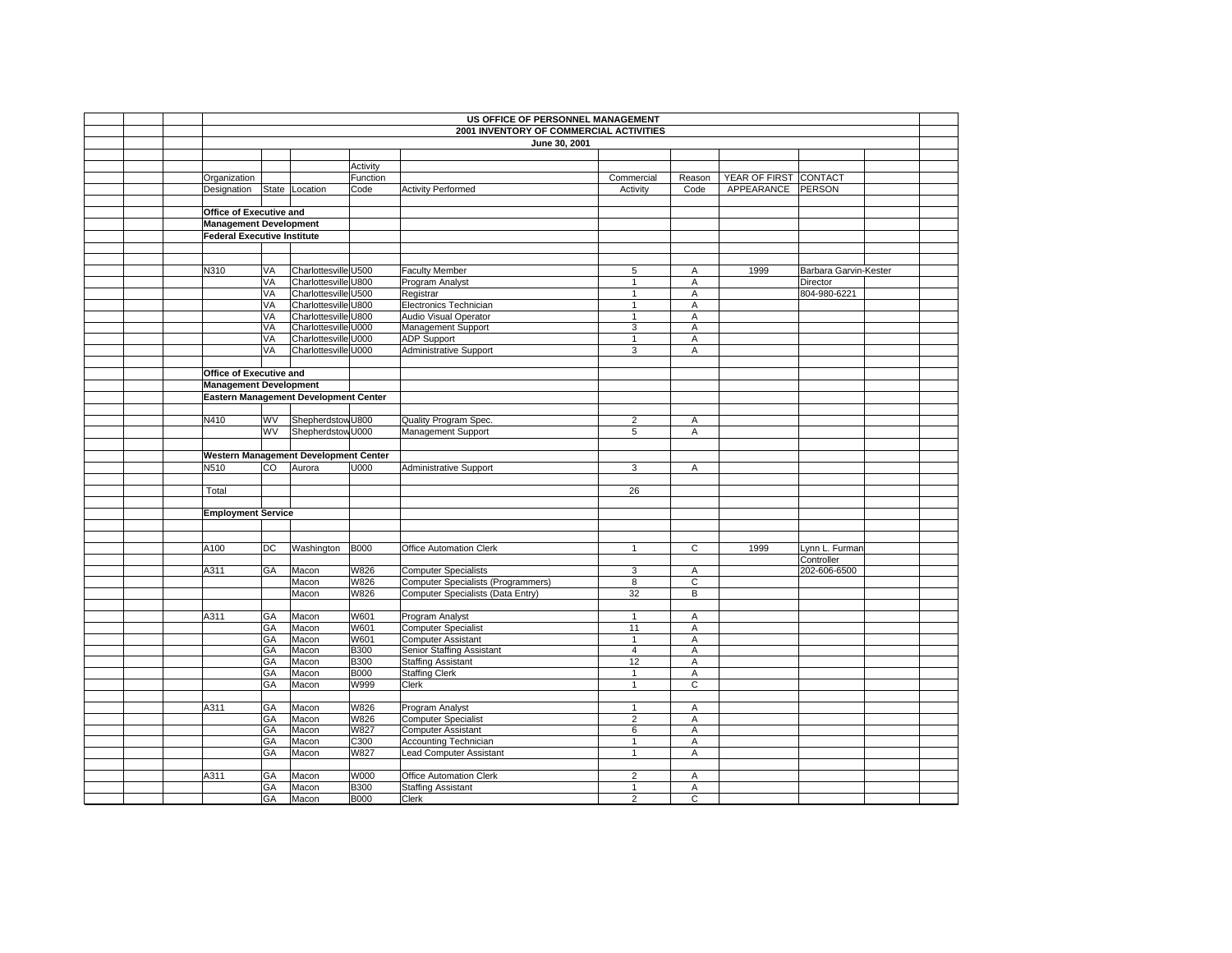|                           |                 |                          |             | US OFFICE OF PERSONNEL MANAGEMENT                          |                |                |                       |  |
|---------------------------|-----------------|--------------------------|-------------|------------------------------------------------------------|----------------|----------------|-----------------------|--|
|                           |                 |                          |             | 2001 INVENTORY OF COMMERCIAL ACTIVITIES                    |                |                |                       |  |
|                           |                 |                          |             | June 30, 2001                                              |                |                |                       |  |
|                           |                 |                          |             |                                                            |                |                |                       |  |
|                           |                 |                          | Activity    |                                                            |                |                |                       |  |
| Organization              |                 |                          | Function    |                                                            | Commercial     | Reason         | YEAR OF FIRST CONTACT |  |
| Designation               | State           | Location                 | Code        | <b>Activity Performed</b>                                  | Activity       | Code           | APPEARANCE PERSON     |  |
|                           |                 |                          |             |                                                            |                |                |                       |  |
| <b>Employment Service</b> |                 |                          |             |                                                            |                |                |                       |  |
|                           |                 |                          |             |                                                            |                |                |                       |  |
| A311                      | GA              | Macon                    | W826        | Program Analyst                                            | 1              | Α              |                       |  |
|                           | GA              | Macon                    | W826        | <b>Computer Specialist</b>                                 | 11             | Α              |                       |  |
|                           | GA              | Macon                    | W999        | Management Anaylst                                         | $\mathbf{1}$   | $\overline{A}$ |                       |  |
|                           | GA              | Macon                    | W827        | <b>Computer Assistant</b>                                  | 8              | Α              |                       |  |
|                           | GA              | Macon                    | W827        | <b>Lead Computer Assistant</b>                             | $\mathbf{1}$   | A              |                       |  |
|                           |                 |                          |             |                                                            |                |                |                       |  |
| A311                      | GA              | Macon                    | W826        | Program Analyst                                            | $\mathbf{1}$   | Α              |                       |  |
|                           | GA              | Macon                    | <b>W826</b> | <b>Computer Specialist</b>                                 | 8              | A              |                       |  |
|                           | GA              | Macon                    | W827        | <b>Computer Assistant</b>                                  | 3              | Α              |                       |  |
| A311                      | GA              | Macon                    | W826        | Program Analyst                                            | $\mathbf{1}$   | A              |                       |  |
|                           | GA              | Macon                    | W826        | <b>Computer Specialist</b>                                 | 6              | Α              |                       |  |
|                           | GA              | Macon                    | W827        | <b>Computer Assistant</b>                                  | 3              | Α              |                       |  |
|                           | GA              | Macon                    | W826        | <b>Computer Specialist</b>                                 | 6              | $\overline{A}$ |                       |  |
|                           | GA              | Macon                    | W826        | <b>Computer Assistant</b>                                  | $\mathbf{1}$   | A              |                       |  |
|                           | GA              | Macon                    | W827        | Student Trainee                                            | $\mathbf{1}$   | $\mathbf C$    |                       |  |
|                           | GA              | Macon                    | W826        | <b>Computer Specialist</b>                                 | $\overline{7}$ | $\overline{A}$ |                       |  |
|                           | GA              | Macon                    | W826        | <b>Computer Specialist</b>                                 | $\overline{2}$ | A              |                       |  |
|                           | GA              | Macon                    | W827        | Program Analyst                                            | $\mathbf{1}$   | $\mathsf A$    |                       |  |
|                           | GA              | Macon                    | W827        | <b>Computer Assistant</b>                                  | 5              | Α              |                       |  |
|                           |                 |                          |             |                                                            |                |                |                       |  |
|                           |                 |                          | <b>B000</b> |                                                            | $\mathbf{1}$   | $\mathsf C$    |                       |  |
| A800                      | DC              | Washington               |             | <b>Office Automation Clerk</b>                             |                |                |                       |  |
|                           |                 |                          | <b>B000</b> |                                                            | $\mathbf{1}$   |                |                       |  |
| A500                      | DC<br>DC        | Washington<br>Washington | <b>B000</b> | Administrative Assistant<br><b>Office Automation Clerk</b> | $\mathbf{1}$   | Α<br>Α         |                       |  |
|                           |                 |                          |             |                                                            |                |                |                       |  |
| A200                      | DC              | Washington               | <b>B301</b> | Office Manager                                             | 1              | C              |                       |  |
|                           | DC              | Washington               | R000        | Administrative Assistant                                   | $\mathbf{1}$   | A              |                       |  |
|                           | DC              | Washington               | R000        | Administrative Technician                                  | $\overline{2}$ | Α              |                       |  |
|                           | DC              | Washington               | R000        | Office Automation Clerk                                    | $\overline{1}$ | A              |                       |  |
|                           | DC              | Washington               | B302        | Manpower Research & Dev.                                   | 16             | A              |                       |  |
|                           | DC              | Washington               | B302        | Manpower Research & Dev.                                   | 3              | $\mathbf C$    |                       |  |
|                           | DC              | Washington               | B302        | Psychology Technician                                      | $\mathbf{1}$   | A              |                       |  |
|                           | DC              | Washington               | B302        | Student Trainee (Manpower R&D)                             | $\mathbf{1}$   | $\overline{c}$ |                       |  |
|                           | DC              | Washington               | B302        | Manpower Research & Dev.                                   | 19             | Α              |                       |  |
|                           | DC              | Washington               | <b>B302</b> | Student Trainee (Manpower R&D)                             | $\overline{5}$ | $\overline{c}$ |                       |  |
|                           | DC              | Washington               | <b>B000</b> | Administrative Technician                                  | $\mathbf{1}$   | A              |                       |  |
|                           | $_{\text{DC}}$  | Washington               | <b>B302</b> | Manpower Research & Dev.                                   | 8              | Α              |                       |  |
|                           | DC              | Washington               | <b>B302</b> | Manpower Research & Dev.                                   | 3              | $\overline{c}$ |                       |  |
|                           | DC              | Washington               | <b>B302</b> | Pyschology Technician                                      | $\mathbf{1}$   | A              |                       |  |
|                           | DC              | Washington               | B302        | Student Trainee (Pers. Res. Pysch)                         | $\overline{1}$ | $\mathbf C$    |                       |  |
|                           |                 |                          |             |                                                            |                |                |                       |  |
| A911                      | DC              | Washington               | <b>B300</b> | Management Analyst                                         | $\mathbf{1}$   | Α              |                       |  |
|                           | $\overline{DC}$ | Washington               | B301        | Student Trainee (Program Analyst)                          | $\mathbf{1}$   | $\mathsf{C}$   |                       |  |
|                           |                 |                          |             |                                                            |                |                |                       |  |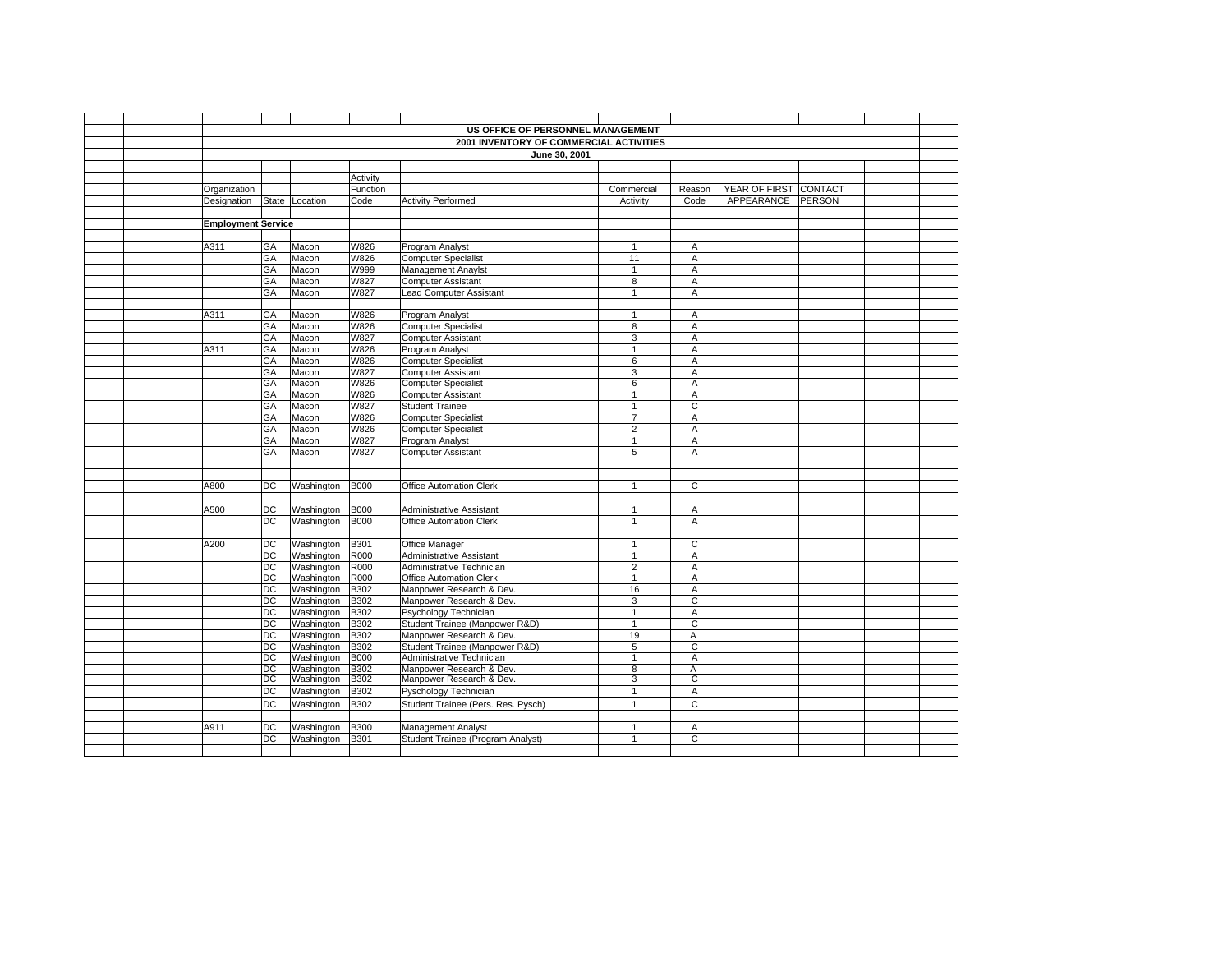|              | US OFFICE OF PERSONNEL MANAGEMENT<br>2001 INVENTORY OF COMMERCIAL ACTIVITIES |                  |                            |                                        |                   |                |                       |  |  |  |  |
|--------------|------------------------------------------------------------------------------|------------------|----------------------------|----------------------------------------|-------------------|----------------|-----------------------|--|--|--|--|
|              |                                                                              |                  |                            |                                        |                   |                |                       |  |  |  |  |
|              |                                                                              |                  |                            | June 30, 2001                          |                   |                |                       |  |  |  |  |
|              |                                                                              |                  | Activity                   |                                        |                   |                |                       |  |  |  |  |
| Organization |                                                                              |                  | Function                   |                                        | Commercial        |                | YEAR OF FIRST CONTACT |  |  |  |  |
| Designation  | State                                                                        | Location         | Code                       | <b>Activity Performed</b>              | Activity          | Reason<br>Code | APPEARANCE PERSON     |  |  |  |  |
|              |                                                                              |                  |                            |                                        |                   |                |                       |  |  |  |  |
| A921         | DC                                                                           | Washington       | <b>B700</b>                | Program Analyst                        | 6                 | Α              |                       |  |  |  |  |
|              | DC                                                                           | Washington       | <b>B000</b>                | Administrative Assistant               | $\mathbf{1}$      | A              |                       |  |  |  |  |
|              | DC                                                                           | Washington       | B301                       | <b>Staffing Assistant</b>              | $\overline{4}$    | A              |                       |  |  |  |  |
|              | $\overline{DC}$                                                              | Washington       | <b>W999</b>                | <b>Computer Assistant</b>              | $\overline{1}$    | A              |                       |  |  |  |  |
|              | DC                                                                           | Washington       | <b>B000</b>                | <b>Staffing Clerk</b>                  | $\mathbf{1}$      | A              |                       |  |  |  |  |
|              | DC                                                                           | Washington       |                            | Stdt Trainee (Mgmt & Prgm Analyst)     | $\mathbf{1}$      | $\overline{c}$ |                       |  |  |  |  |
|              | DC                                                                           | Washington       | <b>B700</b><br><b>B000</b> | Mail and File Clerk                    | $\mathbf{1}$      |                |                       |  |  |  |  |
|              |                                                                              |                  |                            |                                        |                   | Α              |                       |  |  |  |  |
| A931         | DC<br>$\overline{DC}$                                                        | Washington       | <b>B000</b>                | Office Automation                      | $\mathbf{1}$<br>6 | Α<br>A         |                       |  |  |  |  |
|              |                                                                              | Washington       | <b>B700</b>                | Program Analyst                        |                   |                |                       |  |  |  |  |
|              | $\overline{C}$                                                               | Washington       | <b>B700</b>                | Management Analyst                     | $\mathbf{1}$      | Α              |                       |  |  |  |  |
|              | $\overline{DC}$                                                              | Washington       | B301                       | Management and Program Asst            | $\mathbf{1}$      | Α              |                       |  |  |  |  |
|              | $\overline{C}$                                                               | Washington       | <b>B700</b>                | <b>Student Trainee (Mngmt Analyst)</b> | $\mathbf{1}$      | $\overline{c}$ |                       |  |  |  |  |
|              | DC                                                                           | Washington       | B301                       | <b>Staffing Assistant</b>              | $\mathbf{1}$      | Α              |                       |  |  |  |  |
|              | DC                                                                           | Washington       | <b>B000</b>                | Clerk                                  | $\mathbf{1}$      | Α              |                       |  |  |  |  |
| A90D         | GA                                                                           | Atlanta          | <b>B000</b>                | Adminstrative Assistant                | $\mathbf{1}$      | A              |                       |  |  |  |  |
|              | GA                                                                           | Atlanta          | <b>B300</b>                | <b>Staffing Assistant</b>              | $\mathbf{1}$      | A              |                       |  |  |  |  |
|              | GA                                                                           | Atlanta          | <b>B000</b>                | <b>Staffing Clerk</b>                  | $\overline{2}$    | A              |                       |  |  |  |  |
|              |                                                                              |                  |                            |                                        |                   |                |                       |  |  |  |  |
| A90E         | IL                                                                           | Chicago          | <b>B600</b>                | Supervisory Test Administrator         | $\mathbf{1}$      | A              |                       |  |  |  |  |
|              | IL                                                                           | Chicago          | <b>B000</b>                | <b>Staffing Clerk</b>                  | $\overline{2}$    | Α              |                       |  |  |  |  |
|              | IL                                                                           | Chicago          | <b>B000</b>                | Clerk                                  | $\mathbf{1}$      | A              |                       |  |  |  |  |
|              |                                                                              |                  |                            |                                        |                   |                |                       |  |  |  |  |
| A90F         | OH                                                                           | Dayton           | <b>B300</b>                | <b>Lead Staffing Assistant</b>         | $\mathbf{1}$      | Α              |                       |  |  |  |  |
|              | OН                                                                           | Dayton           | <b>B000</b>                | <b>Staffing Clerk</b>                  | $\overline{2}$    | Α              |                       |  |  |  |  |
|              |                                                                              |                  |                            |                                        |                   |                |                       |  |  |  |  |
| A90G         | $\overline{\text{co}}$                                                       | Aurora           | <b>B300</b>                | <b>Personnel Staffing Assistant</b>    | $\overline{2}$    | A              |                       |  |  |  |  |
|              | $\overline{c}$                                                               | Aurora           | <b>B000</b>                | <b>Staffing Clerk</b>                  | $\mathbf{1}$      | A              |                       |  |  |  |  |
|              | $\overline{c}$                                                               | Aurora           | <b>B700</b>                | Student Trainee (Pers. Man)            | $\mathbf{1}$      | $\overline{c}$ |                       |  |  |  |  |
|              |                                                                              |                  |                            |                                        |                   |                |                       |  |  |  |  |
| A90H         | MI                                                                           | Detroit          | <b>B600</b>                | <b>Examination Coordinator</b>         | $\mathbf{1}$      | A              |                       |  |  |  |  |
|              | MI                                                                           | Detroit          | <b>B000</b>                | <b>Staffing Clerk</b>                  | $\mathbf{1}$      | Α              |                       |  |  |  |  |
|              |                                                                              |                  |                            |                                        |                   |                |                       |  |  |  |  |
| A90J         | HI                                                                           | Honolulu         | <b>B300</b>                | <b>Staffing Assistant</b>              | $\mathbf{1}$      | A              |                       |  |  |  |  |
|              | HI                                                                           | Honolulu         | <b>B000</b>                | Administrative Assistant               | $\mathbf{1}$      | Α              |                       |  |  |  |  |
|              |                                                                              |                  |                            |                                        |                   |                |                       |  |  |  |  |
| A90K         | AL                                                                           | Huntsville       | <b>B600</b>                | <b>Testing Coordinator</b>             | $\mathbf{1}$      | Α              |                       |  |  |  |  |
|              | AL                                                                           | Huntsville       | <b>B000</b>                | <b>Staffing Clerk</b>                  | 3                 | A              |                       |  |  |  |  |
|              |                                                                              |                  |                            |                                        |                   |                |                       |  |  |  |  |
| A90L         | МO                                                                           | Kansas City      | <b>B300</b>                | Supv. Personnel Staffing Clerk         | $\mathbf{1}$      | Α              |                       |  |  |  |  |
|              |                                                                              |                  |                            |                                        |                   |                |                       |  |  |  |  |
| A90M         | VA                                                                           | Norfolk          | <b>B000</b>                | Administrative Assistant               | $\mathbf{1}$      | Α              |                       |  |  |  |  |
|              | VA                                                                           | Norfolk          | <b>B000</b>                | <b>Staffing Clerk</b>                  | 5                 | Α              |                       |  |  |  |  |
|              |                                                                              |                  |                            |                                        |                   |                |                       |  |  |  |  |
| <b>A90N</b>  | PA                                                                           | Philadelphia     | <b>B300</b>                | Supervisory Staffing Assistant         | $\mathbf{1}$      | A              |                       |  |  |  |  |
|              | PA                                                                           | Philadelphia     | <b>B000</b>                | Administrative Assistant               | $\overline{2}$    | A              |                       |  |  |  |  |
|              | PA                                                                           | Philadelphia     | <b>B000</b>                | <b>Staffing Clerk</b>                  | $\overline{7}$    | Α              |                       |  |  |  |  |
|              | PA                                                                           | Philadelphia     | <b>B600</b>                | <b>Test Examiner</b>                   |                   |                |                       |  |  |  |  |
|              |                                                                              |                  |                            |                                        |                   |                |                       |  |  |  |  |
| A90P         | NC                                                                           | Raleigh          | <b>B300</b>                | <b>Staffing Assistant</b>              | $\mathbf{1}$      | Α              |                       |  |  |  |  |
|              | NC.                                                                          | Raleigh          | <b>B000</b>                | <b>Staffing Clerk</b>                  | 4                 | A              |                       |  |  |  |  |
|              |                                                                              |                  |                            |                                        |                   |                |                       |  |  |  |  |
| A90Q         | ТX                                                                           | San Antonio B000 |                            | <b>Staffing Clerk</b>                  | 3                 | Α              |                       |  |  |  |  |
|              |                                                                              |                  |                            |                                        |                   |                |                       |  |  |  |  |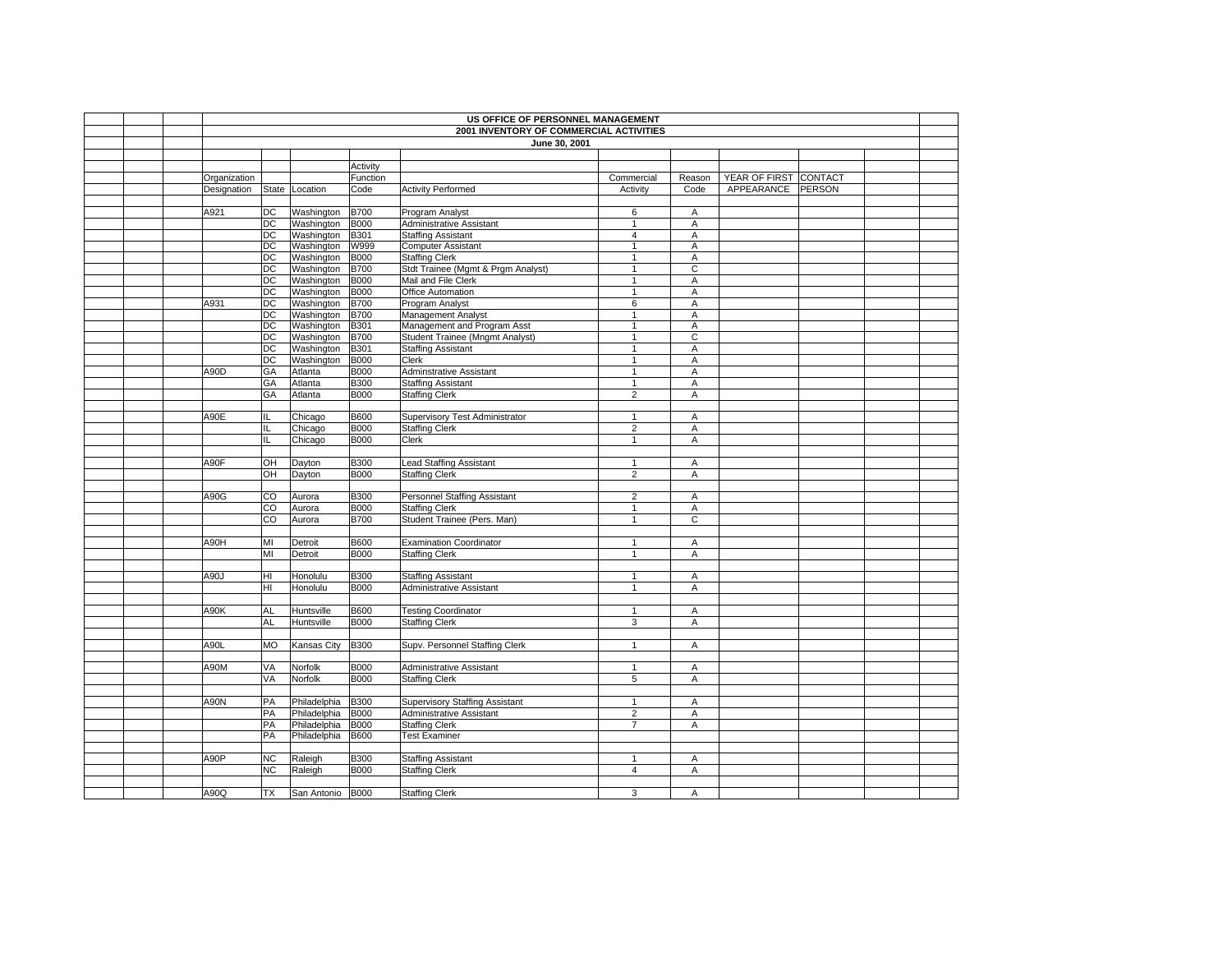|                                      | US OFFICE OF PERSONNEL MANAGEMENT<br>2001 INVENTORY OF COMMERCIAL ACTIVITIES |                    |              |                                      |                                |                |                       |                              |  |  |  |  |  |
|--------------------------------------|------------------------------------------------------------------------------|--------------------|--------------|--------------------------------------|--------------------------------|----------------|-----------------------|------------------------------|--|--|--|--|--|
|                                      |                                                                              |                    |              | June 30, 2001                        |                                |                |                       |                              |  |  |  |  |  |
|                                      |                                                                              |                    |              |                                      |                                |                |                       |                              |  |  |  |  |  |
|                                      |                                                                              |                    | Activity     |                                      |                                |                |                       |                              |  |  |  |  |  |
| Organization                         |                                                                              |                    | Function     |                                      | Commercial                     | Reason         | YEAR OF FIRST CONTACT |                              |  |  |  |  |  |
| Designation                          |                                                                              | State Location     | Code         | <b>Activity Performed</b>            | Activity                       | Code           | APPEARANCE PERSON     |                              |  |  |  |  |  |
|                                      |                                                                              |                    |              |                                      |                                |                |                       |                              |  |  |  |  |  |
| <b>Employment Service</b>            |                                                                              |                    |              |                                      |                                |                |                       |                              |  |  |  |  |  |
|                                      |                                                                              |                    |              |                                      |                                |                |                       |                              |  |  |  |  |  |
| A90R                                 | CA                                                                           | San Francisco B300 |              | <b>Personnel Staffing Assistant</b>  | $\overline{2}$                 | A              |                       |                              |  |  |  |  |  |
|                                      | CA                                                                           | San Francisco B000 |              | <b>Staffing Clerk</b>                | $\overline{2}$                 | A              |                       |                              |  |  |  |  |  |
|                                      |                                                                              |                    |              |                                      |                                |                |                       |                              |  |  |  |  |  |
| A90S                                 | PR                                                                           | San Juan           | <b>B300</b>  | <b>Staffing Assistant</b>            | $\mathbf{1}$                   | A              |                       |                              |  |  |  |  |  |
|                                      | $\overline{PR}$                                                              | San Juan           | <b>B000</b>  | Clerk                                | $\mathbf{1}$                   | A              |                       |                              |  |  |  |  |  |
|                                      |                                                                              |                    |              |                                      |                                |                |                       |                              |  |  |  |  |  |
| A90T                                 | WA                                                                           | Seattle            | <b>B300</b>  | Personnel Staffing Assistant         | $\mathbf{1}$                   | A              |                       |                              |  |  |  |  |  |
|                                      | WA                                                                           | Seattle            | <b>B000</b>  | Administrative Support Assistant     | $\mathbf{1}$                   | A              |                       |                              |  |  |  |  |  |
|                                      | <b>WA</b>                                                                    | Seattle            | <b>B000</b>  | <b>Staffing Clerk</b>                | $\mathbf{1}$                   | A              |                       |                              |  |  |  |  |  |
|                                      |                                                                              |                    |              |                                      |                                |                |                       |                              |  |  |  |  |  |
| A90U                                 | ΜN                                                                           | Minneapolis        | <b>B300</b>  | <b>Staffing Assistant</b>            | $\mathbf{1}$                   | A              |                       |                              |  |  |  |  |  |
|                                      |                                                                              |                    |              |                                      |                                |                |                       |                              |  |  |  |  |  |
|                                      |                                                                              |                    |              |                                      |                                |                |                       |                              |  |  |  |  |  |
| A90C                                 | DC                                                                           | Washington         | <b>B300</b>  | <b>Staffing Assistant</b>            | 11                             | Α              |                       |                              |  |  |  |  |  |
|                                      | $\overline{DC}$                                                              | Washington         | <b>B700</b>  | Student Trainee (PMS)                | 3                              | A              |                       |                              |  |  |  |  |  |
|                                      |                                                                              |                    |              |                                      |                                |                |                       |                              |  |  |  |  |  |
| A90V                                 | CO<br>$\overline{co}$                                                        | Denver<br>Denver   | S731<br>S731 | Mtls Handler Foreman<br>Supply Clerk | $\mathbf{1}$<br>$\overline{2}$ | A<br>Α         |                       |                              |  |  |  |  |  |
|                                      | $\overline{c}$                                                               | Denver             | S731         | Materials Handler                    | 3                              | A              |                       |                              |  |  |  |  |  |
|                                      | CO                                                                           | Denver             | S000         | Supply Technician                    | $\mathbf{1}$                   | C              |                       |                              |  |  |  |  |  |
|                                      |                                                                              |                    |              |                                      |                                |                |                       |                              |  |  |  |  |  |
| Total                                |                                                                              |                    |              |                                      | 333                            |                |                       |                              |  |  |  |  |  |
|                                      |                                                                              |                    |              |                                      |                                |                |                       |                              |  |  |  |  |  |
| <b>Office of Merit Systems</b>       |                                                                              |                    |              |                                      |                                |                |                       |                              |  |  |  |  |  |
| <b>Oversight &amp; Effectiveness</b> |                                                                              |                    |              |                                      |                                |                |                       |                              |  |  |  |  |  |
|                                      |                                                                              |                    |              |                                      |                                |                |                       |                              |  |  |  |  |  |
| P100                                 | DC                                                                           | Washington         | <b>D000</b>  | Administrative Support               | $\mathbf{1}$                   | C              | 1999                  | Mary Ann Ashford             |  |  |  |  |  |
|                                      |                                                                              |                    |              |                                      |                                |                |                       | Resources Management Officer |  |  |  |  |  |
| P220                                 | $\overline{C}$                                                               | Washington         | D000         | <b>ADP Support</b>                   | $\mathbf{1}$                   | $\overline{c}$ |                       | 202-606-1531                 |  |  |  |  |  |
|                                      | DC                                                                           | Washington         | <b>D000</b>  | Management Support                   |                                | $\overline{c}$ |                       |                              |  |  |  |  |  |
|                                      |                                                                              |                    |              |                                      |                                |                |                       |                              |  |  |  |  |  |
|                                      |                                                                              |                    |              |                                      |                                |                |                       |                              |  |  |  |  |  |
| P321                                 | DC                                                                           | Washington D000    |              | Management Support                   | $\mathbf{1}$                   | C              |                       |                              |  |  |  |  |  |
|                                      |                                                                              |                    |              |                                      |                                |                |                       |                              |  |  |  |  |  |
| P324                                 | ТX                                                                           | Dallas             | <b>D000</b>  | Management Support                   | $\mathbf{1}$                   | $\overline{C}$ |                       |                              |  |  |  |  |  |
|                                      |                                                                              |                    |              |                                      |                                |                |                       |                              |  |  |  |  |  |
| P325                                 | PA                                                                           | Philadelphia       | D000         | Management Support                   | $\mathbf{1}$                   | $\overline{C}$ |                       |                              |  |  |  |  |  |
|                                      |                                                                              |                    |              |                                      |                                |                |                       |                              |  |  |  |  |  |
|                                      |                                                                              |                    |              |                                      |                                |                |                       |                              |  |  |  |  |  |
| P610                                 | DC                                                                           | Washington         | <b>D000</b>  | Management Support                   | $\mathbf{1}$                   | $\overline{c}$ |                       |                              |  |  |  |  |  |
|                                      |                                                                              |                    |              |                                      |                                |                |                       |                              |  |  |  |  |  |
| Total                                |                                                                              |                    |              |                                      | $\overline{7}$                 |                |                       |                              |  |  |  |  |  |
|                                      |                                                                              |                    |              |                                      |                                |                |                       |                              |  |  |  |  |  |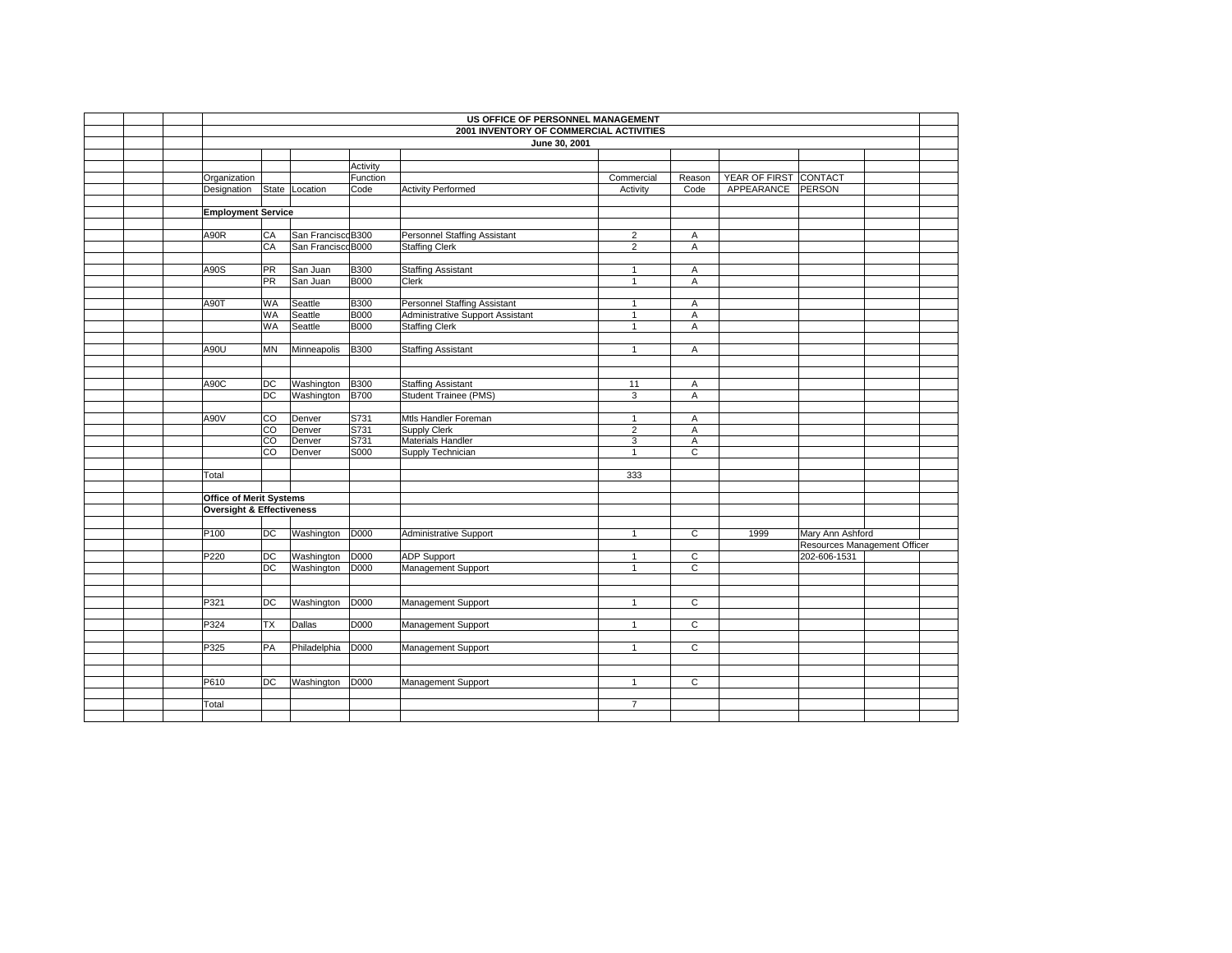|                                      | US OFFICE OF PERSONNEL MANAGEMENT |            |                 |                                         |                   |                |                           |                                        |  |  |  |  |  |
|--------------------------------------|-----------------------------------|------------|-----------------|-----------------------------------------|-------------------|----------------|---------------------------|----------------------------------------|--|--|--|--|--|
|                                      |                                   |            |                 | 2001 INVENTORY OF COMMERCIAL ACTIVITIES |                   |                |                           |                                        |  |  |  |  |  |
|                                      |                                   |            |                 | June 30, 2001                           |                   |                |                           |                                        |  |  |  |  |  |
|                                      |                                   |            | <b>ACTIVITY</b> |                                         |                   |                |                           |                                        |  |  |  |  |  |
| Organization                         |                                   |            |                 | <b>FUNCTION Activity/Function</b>       | <b>COMMERCIAL</b> | <b>REASON</b>  | YEAR OF FIRST RESPONSIBLE |                                        |  |  |  |  |  |
| Designation                          | State                             | Location   | CODE            | $\mathbf 0$                             | <b>FTE</b>        | <b>CODE</b>    | APPEARANCE OFFICIAL       |                                        |  |  |  |  |  |
|                                      |                                   |            |                 |                                         |                   |                |                           |                                        |  |  |  |  |  |
| <b>Workforce Compensation</b>        |                                   |            |                 |                                         |                   |                |                           |                                        |  |  |  |  |  |
| & Performance Service                |                                   |            |                 |                                         |                   |                |                           |                                        |  |  |  |  |  |
|                                      |                                   |            |                 |                                         |                   |                |                           |                                        |  |  |  |  |  |
| EE23                                 | DC                                | Washington | <b>B000</b>     | <b>Administrative Support</b>           | $\overline{2}$    | $\mathsf{C}$   | 1999                      | Denise Jenkins                         |  |  |  |  |  |
| <b>EE33</b>                          | DC                                |            | <b>B000</b>     |                                         |                   | C              |                           | Administrative Officer<br>202-606-1593 |  |  |  |  |  |
|                                      |                                   | Washington |                 | Administrative Support                  |                   |                |                           |                                        |  |  |  |  |  |
| Total                                |                                   |            |                 |                                         | 3                 |                |                           |                                        |  |  |  |  |  |
|                                      |                                   |            |                 |                                         |                   |                |                           |                                        |  |  |  |  |  |
|                                      |                                   |            |                 |                                         |                   |                |                           |                                        |  |  |  |  |  |
| <b>Office of Workforce Relations</b> |                                   |            |                 |                                         |                   |                |                           |                                        |  |  |  |  |  |
|                                      |                                   |            |                 |                                         |                   |                |                           |                                        |  |  |  |  |  |
| E111                                 |                                   |            |                 |                                         |                   |                |                           |                                        |  |  |  |  |  |
|                                      | $\overline{DC}$                   | Washington | <b>B000</b>     | Administrative Support                  |                   | $\overline{c}$ | 1999                      | Teresa M. Jenkins                      |  |  |  |  |  |
| E171                                 |                                   |            |                 |                                         |                   |                |                           | Director                               |  |  |  |  |  |
|                                      | $\overline{DC}$                   | Washington | <b>B000</b>     | Administrative Support                  | $\overline{2}$    | $\mathsf{C}$   |                           | 202-606-1918                           |  |  |  |  |  |
| E172                                 |                                   |            |                 |                                         |                   |                |                           |                                        |  |  |  |  |  |
|                                      | $\overline{DC}$                   | Washington | <b>B500</b>     | <b>Labor Relations Assistant</b>        | $\overline{1}$    | $\overline{c}$ |                           |                                        |  |  |  |  |  |
| <b>B810</b>                          |                                   |            |                 |                                         |                   |                |                           |                                        |  |  |  |  |  |
|                                      | DC                                | Washington | <b>B000</b>     | Administrative Support                  | $\overline{1}$    | C              |                           |                                        |  |  |  |  |  |
| <b>B80B</b>                          | DC                                | Washington | <b>B000</b>     | Program Assistant                       | $\mathbf{1}$      | С              |                           |                                        |  |  |  |  |  |
|                                      | DC                                | Washington | <b>B000</b>     | Administrative Support                  | $\overline{2}$    | $\overline{c}$ |                           |                                        |  |  |  |  |  |
|                                      |                                   |            |                 |                                         |                   |                |                           |                                        |  |  |  |  |  |
| E181                                 |                                   |            |                 |                                         |                   |                |                           |                                        |  |  |  |  |  |
|                                      | DC                                | Washington | <b>B000</b>     | Administrative Support                  | $\overline{2}$    | $\mathsf{C}$   |                           |                                        |  |  |  |  |  |
| E182                                 |                                   |            |                 |                                         |                   |                |                           |                                        |  |  |  |  |  |
|                                      | MA                                | Boston     | <b>B000</b>     | Administrative Support                  | $\overline{ }$    | C              |                           |                                        |  |  |  |  |  |
|                                      |                                   |            |                 |                                         |                   |                |                           |                                        |  |  |  |  |  |
| Total                                |                                   |            |                 |                                         | 11                |                |                           |                                        |  |  |  |  |  |
|                                      |                                   |            |                 |                                         |                   |                |                           |                                        |  |  |  |  |  |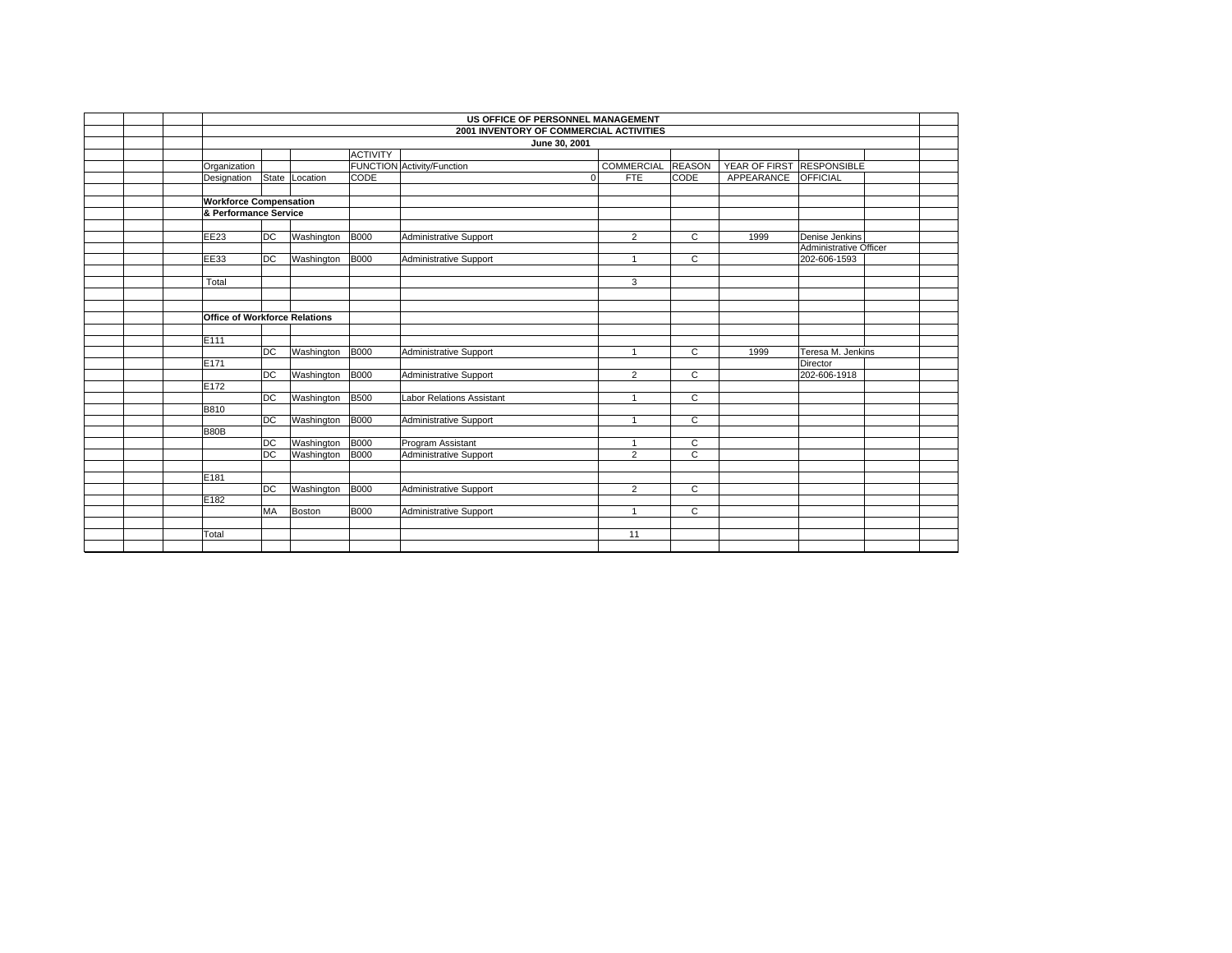|  | US OFFICE OF PERSONNEL MANAGEMENT |    |                                         |                 |                                         |                   |                |                       |                            |  |  |
|--|-----------------------------------|----|-----------------------------------------|-----------------|-----------------------------------------|-------------------|----------------|-----------------------|----------------------------|--|--|
|  |                                   |    |                                         |                 | 2001 INVENTORY OF COMMERCIAL ACTIVITIES |                   |                |                       |                            |  |  |
|  |                                   |    |                                         |                 | June 30, 2001                           |                   |                |                       |                            |  |  |
|  |                                   |    |                                         | <b>ACTIVITY</b> |                                         |                   |                |                       |                            |  |  |
|  | Organization                      |    |                                         | <b>FUNCTION</b> |                                         | COMMERCIAL REASON |                | YEAR OF FIRST CONTACT |                            |  |  |
|  | Designation State Location        |    |                                         | CODE            | <b>Activity Performed</b>               | <b>ACTIVITY</b>   | <b>CODE</b>    | APPEARANCE            | PERSON                     |  |  |
|  | <b>Investigations Service</b>     |    |                                         |                 |                                         |                   |                |                       |                            |  |  |
|  |                                   |    |                                         |                 |                                         |                   |                |                       |                            |  |  |
|  |                                   |    |                                         |                 |                                         |                   |                |                       |                            |  |  |
|  | D <sub>100</sub>                  | DC | Washington                              | C314            | <b>Budget Assistant</b>                 | $\mathbf{1}$      | A              | 1999                  | Charles F. Overend         |  |  |
|  |                                   |    |                                         |                 |                                         |                   |                |                       | Comptroller                |  |  |
|  |                                   | DC | Washington                              | 1500            | Program Analyst                         | $\overline{2}$    | Α              |                       | 202-606-1042               |  |  |
|  |                                   | DC | Washington                              | 1000            | <b>Administrative Support</b>           | $\mathbf{1}$      | $\overline{c}$ |                       |                            |  |  |
|  |                                   |    |                                         |                 |                                         |                   |                |                       |                            |  |  |
|  |                                   | DC | Washington                              | 1500            | Pers Security Specialist                | 6                 | Α              |                       |                            |  |  |
|  |                                   |    |                                         |                 |                                         |                   |                |                       |                            |  |  |
|  | D200                              | PA | <b>Boyers</b>                           | 1500            | Program Analyst                         | $\overline{2}$    | Α              |                       |                            |  |  |
|  |                                   |    |                                         |                 |                                         |                   |                |                       |                            |  |  |
|  |                                   | PA | Boyers                                  | W824            | Computer Specialist                     | $\overline{2}$    | A              |                       |                            |  |  |
|  |                                   | PA | Boyers                                  | W824            | <b>Computer Clerk</b>                   | $\mathbf{1}$      | A              |                       |                            |  |  |
|  |                                   | PA | <b>Boyers</b>                           | W000            | <b>Administrative Support</b>           | $\mathbf{1}$      | $\mathsf C$    |                       |                            |  |  |
|  |                                   |    |                                         |                 |                                         |                   |                |                       |                            |  |  |
|  |                                   | PA | <b>Boyers</b>                           | 1500            | Program Analyst                         | $\overline{7}$    | A              |                       |                            |  |  |
|  |                                   | PA | Boyers                                  | 1500            | Management Assistant                    | 3                 | A              |                       |                            |  |  |
|  |                                   | PA | <b>Boyers</b>                           | 1500            | Management Clerk                        | $\mathbf{1}$      | A              |                       |                            |  |  |
|  |                                   | PA | Boyers                                  | 1000            | <b>Administrative Support</b>           | 5                 | C              |                       |                            |  |  |
|  |                                   | PA | <b>Boyers</b>                           | F200            | <b>Management Assistant</b>             | $\mathbf{1}$      | A              |                       |                            |  |  |
|  |                                   | PA | <b>Boyers</b>                           | 1000            | Clerk                                   | $\mathbf{1}$      | C              |                       |                            |  |  |
|  |                                   |    |                                         |                 |                                         |                   |                |                       |                            |  |  |
|  | D <sub>200</sub>                  | PA | <b>Boyers</b>                           | 1500            | Supervisory Investigator                |                   |                |                       |                            |  |  |
|  |                                   | PA | Boyers                                  | 1500            | Investigator                            | 8                 | Α              |                       |                            |  |  |
|  |                                   | PA | Boyers                                  | 1500<br>1000    | Investigative Technician                | 3                 | A              |                       |                            |  |  |
|  |                                   | PA | <b>Boyers</b>                           |                 | Clerk                                   | $\mathbf{1}$      | $\overline{c}$ |                       |                            |  |  |
|  |                                   |    |                                         |                 |                                         | 46                |                |                       |                            |  |  |
|  | Total                             |    |                                         |                 |                                         |                   |                |                       |                            |  |  |
|  |                                   |    | <b>Retirement and Insurance Service</b> |                 |                                         |                   |                |                       |                            |  |  |
|  |                                   |    |                                         |                 |                                         |                   |                |                       |                            |  |  |
|  |                                   |    | RIS Staff Office                        |                 |                                         |                   |                |                       |                            |  |  |
|  | C100                              | DC | Washington D100                         |                 | Management Support                      | $\overline{2}$    | A              | 1999                  | Chris Brown                |  |  |
|  |                                   |    |                                         |                 |                                         |                   |                |                       | <b>Branch Chief</b>        |  |  |
|  |                                   |    | Pittsburgh Teleservice Center           |                 |                                         |                   |                |                       | Office of Systems, Finance |  |  |
|  | C700                              | PA | Pittsburgh                              | D000            | Management Support                      | $\mathbf{1}$      | $\overline{c}$ |                       | and Administration         |  |  |
|  |                                   | PA | Pittsburgh                              | D501            | <b>Contact Representative</b>           | 37                | Α              |                       | Quality Assurance Division |  |  |
|  |                                   | PA | Pittsburgh                              | D501            | Fed Ret Benefit Spec.                   | $\mathbf{1}$      | $\overline{A}$ |                       | 202-606-2171               |  |  |
|  |                                   |    |                                         |                 |                                         |                   |                |                       |                            |  |  |
|  |                                   |    | <b>Retirement Policy Center</b>         |                 |                                         |                   |                |                       |                            |  |  |
|  | C210                              | DC | Washington D501                         |                 | Fed Ret Ben Specialist                  | 8                 | A              |                       |                            |  |  |
|  |                                   | DC | Washington                              | <b>D000</b>     | Management Support                      | $\mathbf{1}$      | C              |                       |                            |  |  |
|  |                                   | DC | Washington                              | W000            | <b>ADP Support</b>                      | 1                 | $\mathsf{C}$   |                       |                            |  |  |
|  |                                   |    |                                         |                 |                                         |                   |                |                       |                            |  |  |
|  |                                   |    |                                         |                 |                                         |                   |                |                       |                            |  |  |
|  |                                   |    |                                         |                 |                                         |                   |                |                       |                            |  |  |
|  |                                   |    |                                         |                 |                                         |                   |                |                       |                            |  |  |
|  |                                   |    |                                         |                 |                                         |                   |                |                       |                            |  |  |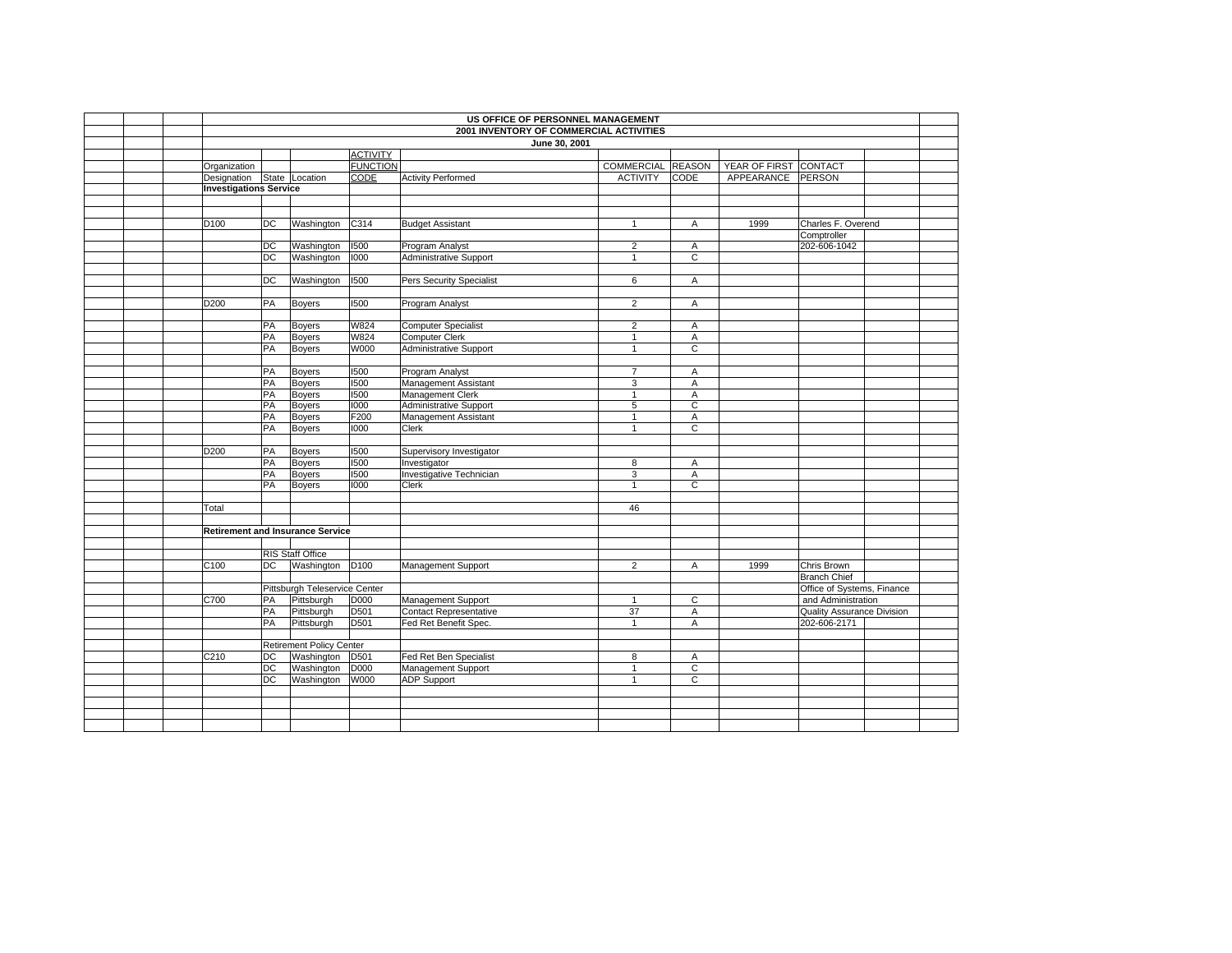|              | US OFFICE OF PERSONNEL MANAGEMENT<br>2001 INVENTORY OF COMMERCIAL ACTIVITIES |                                                |                  |                                                                                        |                              |                     |                       |        |  |  |  |
|--------------|------------------------------------------------------------------------------|------------------------------------------------|------------------|----------------------------------------------------------------------------------------|------------------------------|---------------------|-----------------------|--------|--|--|--|
|              |                                                                              |                                                |                  | June 30, 2001                                                                          |                              |                     |                       |        |  |  |  |
|              |                                                                              |                                                | <b>ACTIVITY</b>  |                                                                                        |                              |                     |                       |        |  |  |  |
| Organization |                                                                              |                                                | <b>FUNCTION</b>  |                                                                                        | COMMERCIAL REASON            |                     | YEAR OF FIRST CONTACT |        |  |  |  |
| Designation  |                                                                              | State Location                                 | CODE             | <b>Activity Performed</b>                                                              | <b>ACTIVITY</b>              | <b>CODE</b>         | APPEARANCE            | PERSON |  |  |  |
|              |                                                                              |                                                |                  |                                                                                        |                              |                     |                       |        |  |  |  |
|              |                                                                              |                                                |                  |                                                                                        |                              |                     |                       |        |  |  |  |
|              |                                                                              | Benefit Officers Resource Center               |                  |                                                                                        |                              |                     |                       |        |  |  |  |
| C230         | DC                                                                           | Washington                                     | D <sub>501</sub> | Fed Ret Ben Specialist                                                                 | 9                            | A                   |                       |        |  |  |  |
|              | DC                                                                           | Washington                                     | D501             | Benefits Intern                                                                        | $\mathbf{1}$                 | Α                   |                       |        |  |  |  |
|              | DC                                                                           | Washington W000                                |                  | <b>ADP Support</b>                                                                     | $\mathbf{1}$                 | C                   |                       |        |  |  |  |
|              |                                                                              |                                                |                  |                                                                                        |                              |                     |                       |        |  |  |  |
|              |                                                                              | <b>SFA Staff Office</b>                        |                  |                                                                                        |                              |                     |                       |        |  |  |  |
| C401         | DC                                                                           | Washington D000                                |                  | Management Support                                                                     | 1                            | $\overline{c}$      |                       |        |  |  |  |
|              |                                                                              |                                                |                  |                                                                                        |                              |                     |                       |        |  |  |  |
|              |                                                                              | <b>Quality Assurance Division</b>              |                  |                                                                                        |                              |                     |                       |        |  |  |  |
| C410         | DC.                                                                          | Washington C401                                |                  | Program Analyst                                                                        | 10                           | Α                   |                       |        |  |  |  |
|              | DC                                                                           | Washington                                     | W000             | <b>ADP Support</b>                                                                     | $\mathbf{1}$                 | $\mathbf C$         |                       |        |  |  |  |
|              | $\overline{DC}$                                                              | Washington                                     |                  | <b>Quality Review Tech</b>                                                             | $\mathbf{1}$                 | $\overline{c}$      |                       |        |  |  |  |
|              |                                                                              |                                                |                  |                                                                                        |                              |                     |                       |        |  |  |  |
|              |                                                                              | <b>Business Systems Reengineering Division</b> |                  |                                                                                        |                              |                     |                       |        |  |  |  |
| C450         | DC                                                                           | Washington C401                                |                  | Program Analyst                                                                        | $\overline{2}$               | A                   |                       |        |  |  |  |
|              | $\overline{C}$                                                               | Washington                                     | W000             | <b>ADP</b> Support                                                                     | $\mathbf{1}$                 | A                   |                       |        |  |  |  |
|              | DC                                                                           | Washington C000                                |                  | <b>Administrative Support</b>                                                          | $\mathbf{1}$                 | C                   |                       |        |  |  |  |
|              |                                                                              |                                                |                  |                                                                                        |                              |                     |                       |        |  |  |  |
|              |                                                                              |                                                |                  | Financial Management Division - Fin Sys & Pol Branch                                   |                              |                     |                       |        |  |  |  |
| C420         | DC                                                                           | Washington W000                                |                  | <b>Computer Specialist</b>                                                             | $\mathbf{1}$                 | С                   |                       |        |  |  |  |
|              | DC                                                                           | Washington C313                                |                  | <b>Systems Accountant</b>                                                              | 5                            | A                   |                       |        |  |  |  |
|              | DC                                                                           | Washington C000                                |                  | <b>Administrative Support</b>                                                          | $\mathbf{1}$                 | C                   |                       |        |  |  |  |
|              |                                                                              |                                                |                  |                                                                                        |                              |                     |                       |        |  |  |  |
|              |                                                                              |                                                |                  | Financial Management Division - Benefits Acctg Branch                                  |                              |                     |                       |        |  |  |  |
| C420         | DC                                                                           | Washington C307                                |                  | Accountant                                                                             | 13                           | A                   |                       |        |  |  |  |
|              | $\overline{C}$                                                               | Washington                                     | C300             | <b>Accounting Technician</b>                                                           | 3                            | A                   |                       |        |  |  |  |
|              | DC                                                                           | Washington W000                                |                  | <b>ADP</b> Support                                                                     | $\mathbf{1}$                 | $\overline{c}$      |                       |        |  |  |  |
|              |                                                                              |                                                |                  |                                                                                        |                              |                     |                       |        |  |  |  |
| C420         | DC                                                                           |                                                |                  | Financial Management Division - Receivables Mgmt Branch<br><b>Financial Specialist</b> | $\overline{c}$               |                     |                       |        |  |  |  |
|              | DC                                                                           | Washington C314<br>Washington                  | C307             |                                                                                        |                              | Α                   |                       |        |  |  |  |
|              | DC                                                                           | Washington C300                                |                  | Accountant<br>Lead Fin Technician                                                      | $\mathbf{1}$<br>$\mathbf{1}$ | $\overline{A}$<br>Α |                       |        |  |  |  |
|              | <b>DC</b>                                                                    | Washington                                     | C300             | Financial Technician                                                                   | $\overline{22}$              | A                   |                       |        |  |  |  |
|              | DC                                                                           | Washington                                     | W000             | <b>ADP Support</b>                                                                     | 3                            | Α                   |                       |        |  |  |  |
|              |                                                                              |                                                |                  |                                                                                        |                              |                     |                       |        |  |  |  |
|              |                                                                              |                                                |                  | Financial Management Division - Funds Mgmt Branch                                      |                              |                     |                       |        |  |  |  |
| C420         | DC                                                                           | Washington C307                                |                  | Accountant                                                                             | 1                            | A                   |                       |        |  |  |  |
|              | DC                                                                           | Washington C314                                |                  | <b>Financial Specialist</b>                                                            | $\mathbf{1}$                 | Α                   |                       |        |  |  |  |
|              | DC                                                                           | Washington                                     | C300             | Financial Technician                                                                   | 3                            | Α                   |                       |        |  |  |  |
|              | DC                                                                           | Washington                                     | W000             | <b>ADP Support</b>                                                                     | $\mathbf{1}$                 | A                   |                       |        |  |  |  |
|              |                                                                              |                                                |                  |                                                                                        |                              |                     |                       |        |  |  |  |
|              |                                                                              |                                                |                  | Systems Mtnc and Mondernization Division - Staff Office                                |                              |                     |                       |        |  |  |  |
| C470         | DC                                                                           | Washington C314                                |                  | Management Analyst                                                                     | $\mathbf{1}$                 | Α                   |                       |        |  |  |  |
|              | DC                                                                           | Washington W827                                |                  | <b>Computer Specialist</b>                                                             | 3                            | Α                   |                       |        |  |  |  |
|              |                                                                              |                                                |                  |                                                                                        |                              |                     |                       |        |  |  |  |
|              |                                                                              |                                                |                  | Systems Mtnc and Mondernization Division - Annuity Systems Branch                      |                              |                     |                       |        |  |  |  |
| C470         | DC                                                                           | Washington W827                                |                  | <b>Computer Specialist</b>                                                             | $\overline{7}$               | A                   |                       |        |  |  |  |
|              |                                                                              |                                                |                  |                                                                                        |                              |                     |                       |        |  |  |  |
|              |                                                                              |                                                |                  |                                                                                        |                              |                     |                       |        |  |  |  |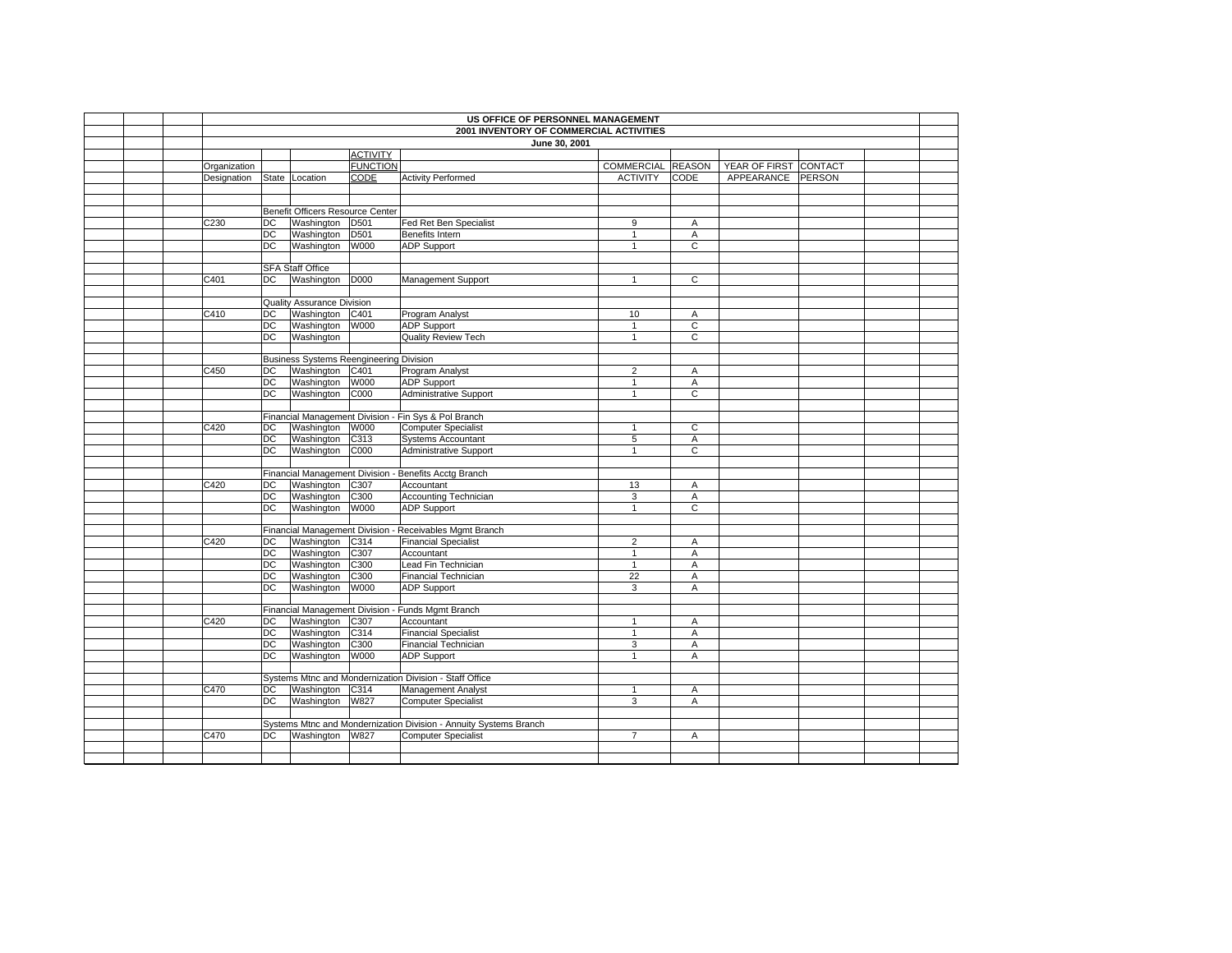|  | US OFFICE OF PERSONNEL MANAGEMENT<br>2001 INVENTORY OF COMMERCIAL ACTIVITIES |          |                                            |                                    |                                                                         |                              |                     |                       |        |  |  |
|--|------------------------------------------------------------------------------|----------|--------------------------------------------|------------------------------------|-------------------------------------------------------------------------|------------------------------|---------------------|-----------------------|--------|--|--|
|  |                                                                              |          |                                            |                                    |                                                                         |                              |                     |                       |        |  |  |
|  |                                                                              |          |                                            |                                    | June 30, 2001                                                           |                              |                     |                       |        |  |  |
|  |                                                                              |          |                                            | <b>ACTIVITY</b><br><b>FUNCTION</b> |                                                                         |                              |                     |                       |        |  |  |
|  | Organization                                                                 |          |                                            |                                    |                                                                         | COMMERCIAL REASON            |                     | YEAR OF FIRST CONTACT |        |  |  |
|  | Designation                                                                  |          | State Location                             | CODE                               | <b>Activity Performed</b>                                               | <b>ACTIVITY</b>              | CODE                | APPEARANCE            | PERSON |  |  |
|  |                                                                              |          |                                            |                                    | Systems Mtnc and Mondernization Division - RIS Financial Systems Branch |                              |                     |                       |        |  |  |
|  | C470                                                                         | DC       | Washington                                 | W827                               | Computer Specialist                                                     | 8                            |                     |                       |        |  |  |
|  |                                                                              |          | Washington                                 |                                    |                                                                         |                              | Α<br>$\overline{c}$ |                       |        |  |  |
|  |                                                                              | DC<br>DC |                                            | W000<br>W000                       | Management Support                                                      | $\mathbf{1}$<br>$\mathbf{1}$ | C                   |                       |        |  |  |
|  |                                                                              |          | Washington                                 |                                    | <b>ADP Support</b>                                                      |                              |                     |                       |        |  |  |
|  |                                                                              |          |                                            |                                    | Systems Mtnc and Mondernization Division - GUI Clint/Sv Dev Branch      |                              |                     |                       |        |  |  |
|  | C470                                                                         | DC       | Washington                                 | W827                               | <b>Computer Specialist</b>                                              | 6                            | Α                   |                       |        |  |  |
|  |                                                                              | DC       | Washington W000                            |                                    | Management Support                                                      | $\mathbf{1}$                 | $\overline{c}$      |                       |        |  |  |
|  |                                                                              |          |                                            |                                    |                                                                         |                              |                     |                       |        |  |  |
|  |                                                                              |          |                                            |                                    | Systems Mtnc and Mondernization Division - Systems Redesign Branch      |                              |                     |                       |        |  |  |
|  | C470                                                                         | DC       | Washington W827                            |                                    | <b>Computer Specialist</b>                                              | 9                            | Α                   |                       |        |  |  |
|  |                                                                              |          |                                            |                                    |                                                                         |                              |                     |                       |        |  |  |
|  |                                                                              |          |                                            |                                    | Systems Mtnc and Mondernization Division - Doc Testg & QA Branch        |                              |                     |                       |        |  |  |
|  |                                                                              | DC       | Washington W827                            |                                    | <b>Computer Specialist</b>                                              | $\overline{2}$               | A                   |                       |        |  |  |
|  |                                                                              |          |                                            |                                    |                                                                         |                              |                     |                       |        |  |  |
|  |                                                                              |          | <b>Technology Integration Division</b>     |                                    |                                                                         |                              |                     |                       |        |  |  |
|  | C430                                                                         | DC       | Washington C314                            |                                    | Management Analyst                                                      | $\mathbf{1}$                 | Α                   |                       |        |  |  |
|  |                                                                              |          |                                            |                                    |                                                                         |                              |                     |                       |        |  |  |
|  |                                                                              |          |                                            |                                    | Budget & Admin Services Division - Staff Office                         |                              |                     |                       |        |  |  |
|  | C440                                                                         | DC       | Washington D000                            |                                    | Management Support                                                      | 1                            | $\overline{c}$      |                       |        |  |  |
|  |                                                                              |          |                                            |                                    |                                                                         |                              |                     |                       |        |  |  |
|  |                                                                              |          |                                            |                                    | Budget & Admin Services Division - Budget Branch                        |                              |                     |                       |        |  |  |
|  |                                                                              | DC       | Washington C400                            |                                    | <b>Budget Analyst</b>                                                   | 3                            | Α                   |                       |        |  |  |
|  |                                                                              | DC       | Washington                                 | T820                               | Management Analyst                                                      | $\mathbf{1}$                 |                     |                       |        |  |  |
|  |                                                                              |          |                                            |                                    |                                                                         |                              |                     |                       |        |  |  |
|  |                                                                              |          |                                            |                                    | Budget & Admin Services Division - Admin Svcs Branch                    |                              |                     |                       |        |  |  |
|  |                                                                              | DC       | Washington                                 | <b>B700</b>                        | Pers Mgt Specialist                                                     | $\overline{2}$               | Α                   |                       |        |  |  |
|  |                                                                              | DC       | Washington                                 | T820                               | Management Analyst                                                      | 3                            | Α                   |                       |        |  |  |
|  |                                                                              | DC       | Washington                                 | T820                               | Management/Program Anal.                                                | $\mathbf{1}$                 | Α                   |                       |        |  |  |
|  |                                                                              | DC       | Washington                                 | T806                               | <b>Printing Specialist</b>                                              | $\mathbf{1}$                 | Α                   |                       |        |  |  |
|  |                                                                              | DC       | Washington                                 | T999                               | <b>Mail Clerk</b>                                                       | 8                            | C                   |                       |        |  |  |
|  |                                                                              | DC       | Washington                                 | T000                               | <b>ADP Support</b>                                                      | $\overline{2}$               | $\overline{c}$      |                       |        |  |  |
|  |                                                                              |          |                                            |                                    |                                                                         |                              |                     |                       |        |  |  |
|  |                                                                              |          |                                            |                                    | Budget & Admin Services Division - Mgmt Info Branch                     |                              |                     |                       |        |  |  |
|  |                                                                              |          | DC Washington D200                         |                                    | Program Analyst                                                         | 5                            | A                   |                       |        |  |  |
|  |                                                                              |          |                                            |                                    |                                                                         |                              |                     |                       |        |  |  |
|  |                                                                              |          | <b>Financial Policy Staff</b>              |                                    |                                                                         |                              |                     |                       |        |  |  |
|  | C460                                                                         |          | DC Washington C300                         |                                    | Staff Accountant                                                        | 3                            | A                   |                       |        |  |  |
|  |                                                                              | DC       | Washington C405                            |                                    | Mgt/Prog Analyst                                                        | $\overline{2}$               | Α                   |                       |        |  |  |
|  |                                                                              |          |                                            |                                    |                                                                         |                              |                     |                       |        |  |  |
|  |                                                                              |          | Retirement Programs - Staff Office         |                                    |                                                                         |                              |                     |                       |        |  |  |
|  | C5B0                                                                         | DC       | Washington D000                            |                                    | Management Support                                                      | $\overline{2}$               | $\overline{c}$      |                       |        |  |  |
|  |                                                                              |          |                                            |                                    |                                                                         |                              |                     |                       |        |  |  |
|  |                                                                              |          | Operations Support Division - Staff Office |                                    |                                                                         |                              |                     |                       |        |  |  |
|  | C5G0                                                                         | DC       | Washington D000                            |                                    | Management Support                                                      | $\mathbf{1}$                 | $\mathsf{C}$        |                       |        |  |  |
|  |                                                                              |          |                                            |                                    |                                                                         |                              |                     |                       |        |  |  |
|  |                                                                              |          |                                            |                                    | Operations Support Division - Methods & Procedures Branch               |                              |                     |                       |        |  |  |
|  |                                                                              | DC       | Washington D500                            |                                    | Fed Ret Ben Specialist                                                  | $\overline{7}$               | Α                   |                       |        |  |  |
|  |                                                                              | DC       | Washington D500                            |                                    | Mgt/Prog Analyst                                                        | $\overline{7}$               | Α                   |                       |        |  |  |
|  |                                                                              | DC       | Washington D000                            |                                    | <b>ADP Support</b>                                                      | $\mathbf{1}$                 | C                   |                       |        |  |  |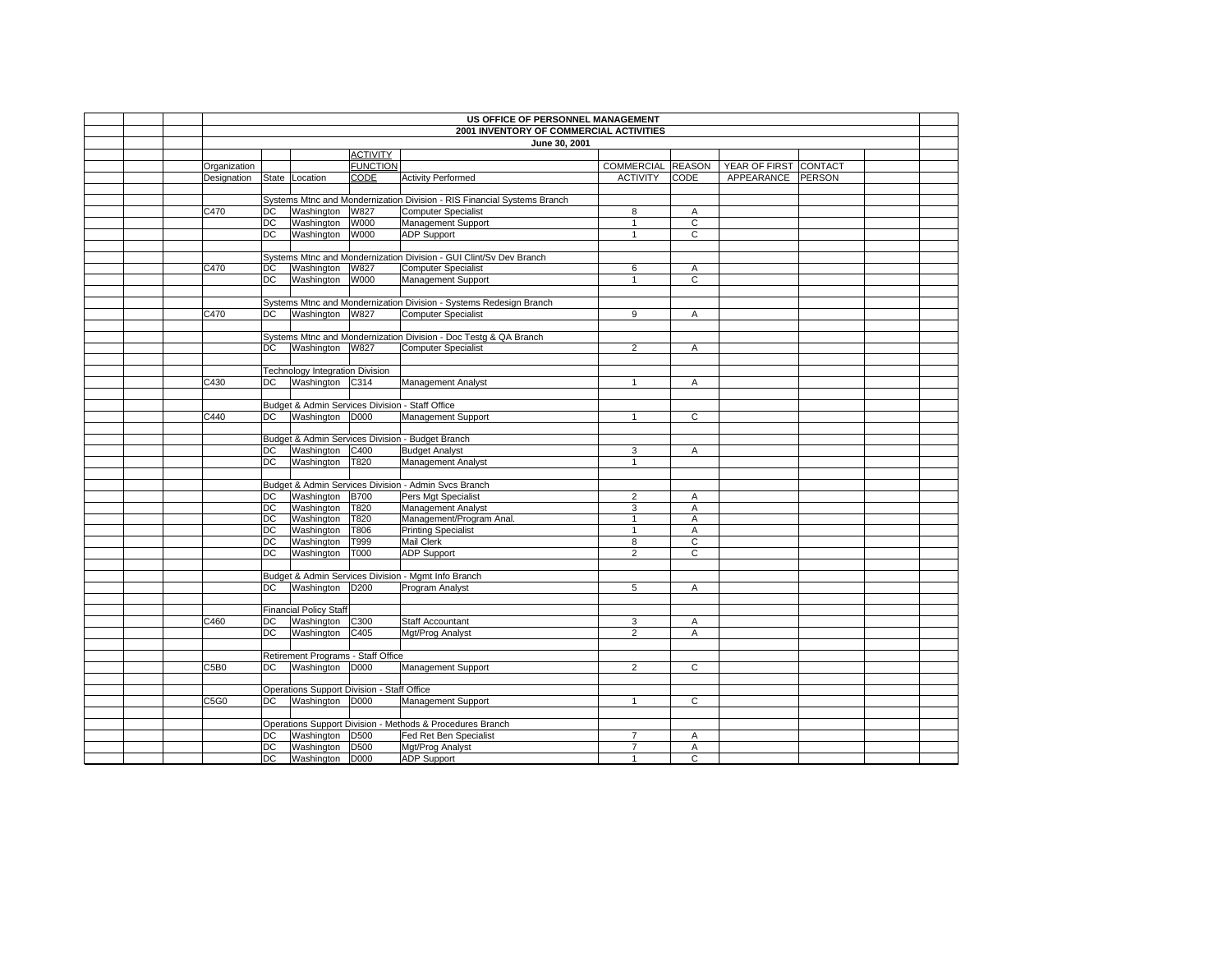|  |                               |           |                                             |                  | US OFFICE OF PERSONNEL MANAGEMENT                         |                   |                |                       |  |  |
|--|-------------------------------|-----------|---------------------------------------------|------------------|-----------------------------------------------------------|-------------------|----------------|-----------------------|--|--|
|  |                               |           |                                             |                  | 2001 INVENTORY OF COMMERCIAL ACTIVITIES                   |                   |                |                       |  |  |
|  |                               |           |                                             |                  | June 30, 2001                                             |                   |                |                       |  |  |
|  |                               |           |                                             | <b>ACTIVITY</b>  |                                                           |                   |                |                       |  |  |
|  | Organization                  |           |                                             | <b>FUNCTION</b>  |                                                           | COMMERCIAL REASON |                | YEAR OF FIRST CONTACT |  |  |
|  | Designation                   |           | State Location                              | CODE             | <b>Activity Performed</b>                                 | <b>ACTIVITY</b>   | CODE           | APPEARANCE PERSON     |  |  |
|  |                               |           |                                             |                  |                                                           |                   |                |                       |  |  |
|  |                               |           |                                             |                  | Operations Support Division - Quality Contl & Auth Branch |                   |                |                       |  |  |
|  |                               | DC        | Washington D500                             |                  | Fed Ret Ben Specialist                                    | $\mathbf{1}$      | Α              |                       |  |  |
|  |                               | <b>DC</b> | Washington                                  | D704             | Mgt/Program Analyst                                       | $\mathbf 2$       | Α              |                       |  |  |
|  |                               | DC        | Washington                                  | D704             | Program Analyst                                           | 4                 | Α              |                       |  |  |
|  |                               | DC        | Washington                                  | D702             | <b>Contact Representative</b>                             | 3                 | Α              |                       |  |  |
|  |                               | DC        | Washington                                  | D602             | Elec Funds Transfer Rep                                   | $\mathbf{1}$      | Α              |                       |  |  |
|  |                               | <b>DC</b> | Washington                                  | D703             | Data Transcriber                                          | $\mathbf{1}$      | Α              |                       |  |  |
|  |                               | <b>DC</b> | Washington                                  | D000             | <b>ADP Support</b>                                        | $\mathbf{1}$      | Α              |                       |  |  |
|  |                               |           |                                             |                  |                                                           |                   |                |                       |  |  |
|  |                               |           |                                             |                  | Operations Support Division - Perf & Career Dev Branch    |                   |                |                       |  |  |
|  |                               | DC        | Washington D501                             |                  | Fed Ret Ben Specialist                                    | $\overline{2}$    | A              |                       |  |  |
|  |                               |           |                                             |                  |                                                           |                   |                |                       |  |  |
|  |                               | DC        | Washington                                  | U302             | <b>Training Technician</b>                                | $\mathbf{1}$      | Α              |                       |  |  |
|  |                               | <b>DC</b> | Washington                                  | <b>B200</b>      | <b>Emp Dev Specialist</b>                                 | 3                 | Α              |                       |  |  |
|  |                               | DC        | Washington                                  | <b>B200</b>      | <b>Contact Representative</b>                             | $\mathbf{1}$      | Α              |                       |  |  |
|  |                               |           |                                             |                  |                                                           |                   |                |                       |  |  |
|  |                               |           | FERS Division - Operations Dev Branch       |                  |                                                           |                   |                |                       |  |  |
|  | C5L0                          | DC        | Washington D501                             |                  | Management/Prog Analyst                                   | $\overline{4}$    | Α              |                       |  |  |
|  |                               |           |                                             |                  |                                                           |                   |                |                       |  |  |
|  |                               | DC        | Washington D000                             |                  | <b>ADP Support</b>                                        | $\mathbf{1}$      | $\overline{c}$ |                       |  |  |
|  |                               |           |                                             |                  |                                                           |                   |                |                       |  |  |
|  |                               |           | FERS Division - Customer Svc Branch         |                  |                                                           |                   |                |                       |  |  |
|  |                               | DC        | Washington D501                             |                  | Fed Ret Ben Specialist                                    | $\overline{4}$    | Α              |                       |  |  |
|  |                               | DC        | Washington                                  | D500             | <b>Contact Representative</b>                             | 3                 | Α              |                       |  |  |
|  |                               | DC        | Washington                                  | <b>D000</b>      | <b>ADP Support</b>                                        | $\overline{2}$    | C              |                       |  |  |
|  |                               | <b>DC</b> | Washington                                  | D501             | <b>Benefits Assistant</b>                                 | $\mathbf{1}$      | Α              |                       |  |  |
|  |                               |           | FERS Division - Pending Branch 1            |                  |                                                           |                   |                |                       |  |  |
|  |                               | DC        | Washington D501                             |                  | Fed Ret Ben Specialist                                    | 9                 | A              |                       |  |  |
|  |                               | <b>DC</b> | Washington                                  | D <sub>501</sub> | <b>Contact Specialist</b>                                 | $\overline{2}$    | A              |                       |  |  |
|  |                               |           |                                             |                  |                                                           |                   |                |                       |  |  |
|  |                               |           | FERS Division - Pending Branch 2            |                  |                                                           |                   |                |                       |  |  |
|  |                               | DC        | Washington D501                             |                  | Fed Ret Ben Specialist                                    | 8                 | Α              |                       |  |  |
|  |                               | DC        | Washington D501                             |                  | Contact Representative                                    | $\overline{2}$    | A              |                       |  |  |
|  |                               | DC        | Washington                                  | <b>D000</b>      | Office Support                                            | $\mathbf{1}$      | $\overline{c}$ |                       |  |  |
|  |                               |           |                                             |                  |                                                           |                   |                |                       |  |  |
|  |                               |           | FERS Division - Pending Branch 3            |                  |                                                           |                   |                |                       |  |  |
|  |                               | <b>DC</b> | Washington D501                             |                  | Fed Ret Ben Specialist                                    | 8                 | A              |                       |  |  |
|  |                               | DC        | Washington D501                             |                  | <b>Contact Representative</b>                             | $\overline{2}$    | Α              |                       |  |  |
|  |                               | <b>DC</b> | Washington                                  | D000             | Office Support                                            | $\mathbf{1}$      | C              |                       |  |  |
|  |                               |           |                                             |                  |                                                           |                   |                |                       |  |  |
|  |                               |           | Retirement Operations Center - Staff Office |                  |                                                           |                   |                |                       |  |  |
|  | C <sub>5</sub> J <sub>0</sub> | PA        | Boyers                                      | T820             | Program Manager                                           |                   |                |                       |  |  |
|  |                               |           | ROC - Operations Svcs Branch                |                  |                                                           |                   |                |                       |  |  |
|  | C <sub>5</sub> J <sub>0</sub> | PA        | Boyers                                      | T820             | Mgt Prog. Analyst                                         | $\overline{1}$    | A              |                       |  |  |
|  |                               | PA        | <b>Boyers</b>                               | W829             | Telecomm. Spec.                                           | $\mathbf{1}$      | Α              |                       |  |  |
|  |                               | PA        | <b>Boyers</b>                               | T000             | Mgt. Assistant                                            | $\overline{2}$    | A              |                       |  |  |
|  |                               | PA        | <b>Boyers</b>                               | T000             | <b>Contact Representative</b>                             | $\mathbf{1}$      | Α              |                       |  |  |
|  |                               | PA        | <b>Boyers</b>                               | T000             | Lead File Clerk                                           | $\overline{4}$    | Α              |                       |  |  |
|  |                               | PA        | Boyers                                      | T000             | File Clerk                                                | $\mathbf{1}$      | Α              |                       |  |  |
|  |                               | PA        | Boyers                                      | T000             | Clerk                                                     | 46                | Α              |                       |  |  |
|  |                               |           |                                             |                  |                                                           |                   |                |                       |  |  |
|  |                               |           |                                             |                  |                                                           |                   |                |                       |  |  |
|  |                               |           |                                             |                  |                                                           |                   |                |                       |  |  |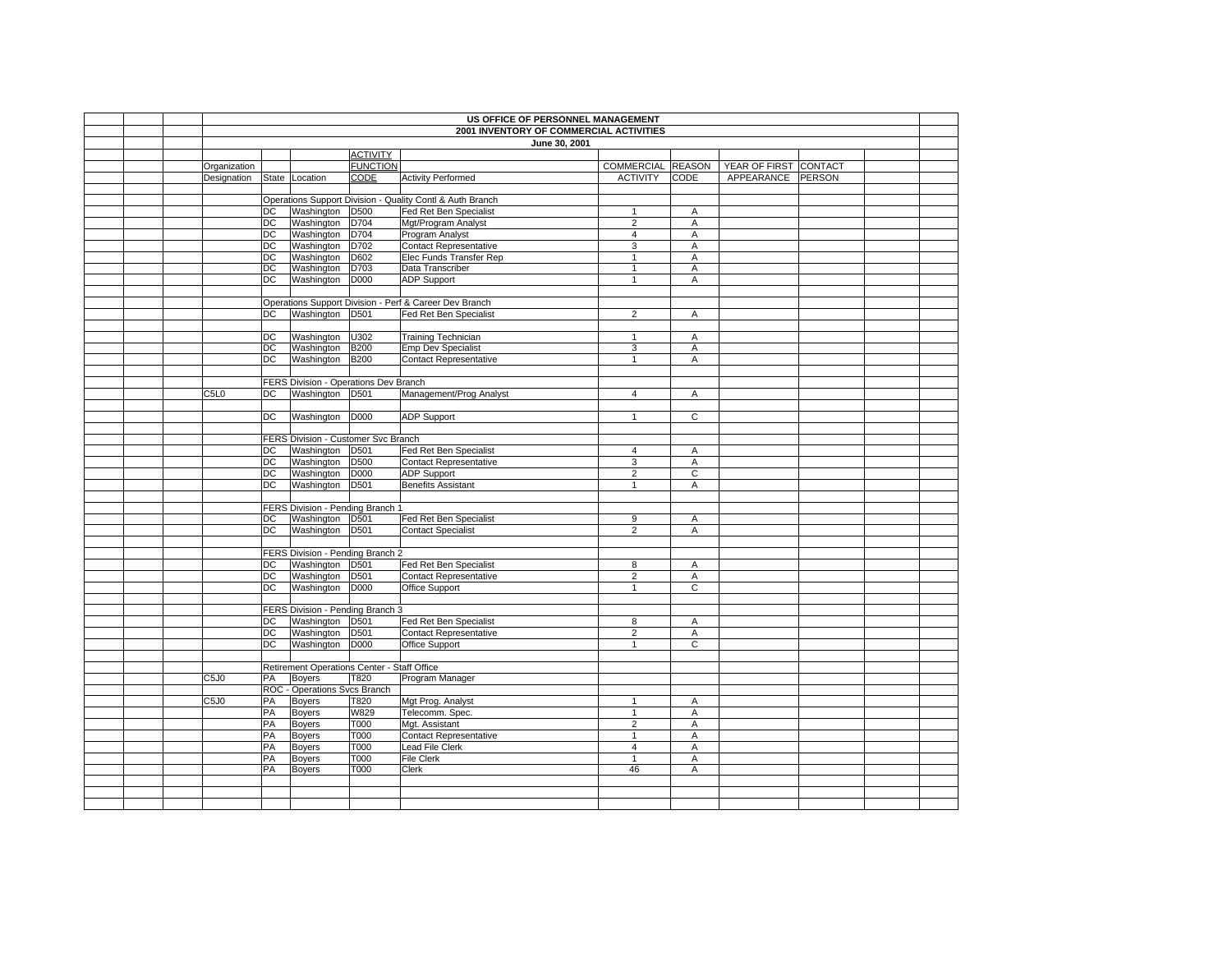|  |                            |                 |                                      |                 | US OFFICE OF PERSONNEL MANAGEMENT       |                   |                |                       |  |  |
|--|----------------------------|-----------------|--------------------------------------|-----------------|-----------------------------------------|-------------------|----------------|-----------------------|--|--|
|  |                            |                 |                                      |                 | 2001 INVENTORY OF COMMERCIAL ACTIVITIES |                   |                |                       |  |  |
|  |                            |                 |                                      |                 | June 30, 2001                           |                   |                |                       |  |  |
|  |                            |                 |                                      | <b>ACTIVITY</b> |                                         |                   |                |                       |  |  |
|  | Organization               |                 |                                      | <b>FUNCTION</b> |                                         | COMMERCIAL REASON |                | YEAR OF FIRST CONTACT |  |  |
|  | Designation State Location |                 |                                      | <b>CODE</b>     | <b>Activity Performed</b>               | <b>ACTIVITY</b>   | <b>CODE</b>    | APPEARANCE PERSON     |  |  |
|  |                            |                 |                                      |                 |                                         |                   |                |                       |  |  |
|  |                            | PA              | Boyers                               | S730            | Maintenance Worker                      | $\overline{2}$    | B              |                       |  |  |
|  |                            | PA              | Boyers                               | S732            | Warehouseman                            | $\mathbf{1}$      | $\overline{B}$ |                       |  |  |
|  |                            | PA              | Boyers                               | S709            | <b>Custodial Worker</b>                 | 6                 | В              |                       |  |  |
|  |                            | PA              | <b>Boyers</b>                        | S730            | Maintenance Foreman                     | $\mathbf{1}$      | В              |                       |  |  |
|  |                            |                 |                                      |                 |                                         |                   |                |                       |  |  |
|  |                            |                 | ROC - Annuity Clms Processing Branch |                 |                                         |                   |                |                       |  |  |
|  |                            | PA              | <b>Boyers</b>                        | D501            | Fed Ret Ben Specialist                  | 45                | Α              |                       |  |  |
|  |                            | PA              | Boyers                               | D501            | Contact Representative                  | 21                | Α              |                       |  |  |
|  |                            | PA              | Boyers                               | <b>W500</b>     | Data Transcriber                        | $\mathbf{1}$      | B              |                       |  |  |
|  |                            | PA              | <b>Boyers</b>                        | T820            | Mail Clerk                              | $\mathbf{1}$      | A              |                       |  |  |
|  |                            | PA              | Boyers                               | T000            | Clerk                                   | 8                 | Α              |                       |  |  |
|  |                            |                 |                                      |                 |                                         |                   |                |                       |  |  |
|  |                            |                 | ROC - Perf & Career Dev Branch       |                 |                                         |                   |                |                       |  |  |
|  |                            | PA              | Boyers                               | D501            | <b>Training Specialists</b>             | 3                 | A              |                       |  |  |
|  |                            | PA              | Boyers                               | T820            | <b>Training Technician</b>              | $\mathbf{1}$      | A              |                       |  |  |
|  |                            |                 |                                      |                 |                                         |                   |                |                       |  |  |
|  |                            |                 | ROC - Customer Information Branch    |                 |                                         |                   |                |                       |  |  |
|  |                            | PA              | <b>Boyers</b>                        | D501            | Fed Ret Ben Specialist                  | 13                | A              |                       |  |  |
|  |                            | PA              | Boyers                               | D501            | <b>Contact Representative</b>           | 58                | A              |                       |  |  |
|  |                            | PA              | Boyers                               | T820            | <b>Mail Clerk</b>                       | 4                 | $\overline{A}$ |                       |  |  |
|  |                            | PA              | Boyers                               | T000            | Clerk                                   | 8                 | Α              |                       |  |  |
|  |                            | PA              | Boyers                               | T820            | <b>Lead Mail Clerk</b>                  | $\mathbf{1}$      | A              |                       |  |  |
|  |                            |                 |                                      |                 |                                         |                   |                |                       |  |  |
|  |                            |                 | ROC - Post Retirement Claims Branch  |                 |                                         |                   |                |                       |  |  |
|  |                            | PA              | Boyers                               | D501            | Fed Ret Ben Specialist                  | 45                | A              |                       |  |  |
|  |                            | PA              | Boyers                               | D501            | <b>Contact Representative</b>           | 32                | A              |                       |  |  |
|  |                            | PA              | <b>Boyers</b>                        | T000            | Clerk                                   | 4                 | Α              |                       |  |  |
|  |                            |                 |                                      |                 |                                         |                   |                |                       |  |  |
|  |                            |                 | Eligibility Division - Staff Office  |                 |                                         |                   |                |                       |  |  |
|  | C5M0                       | DC              | Washington D501                      |                 | Mgt/Program Analyst                     | $\mathbf{1}$      | Α              |                       |  |  |
|  |                            | DC              | Washington D500                      |                 | <b>Contact Representative</b>           | $\mathbf{1}$      | $\overline{A}$ |                       |  |  |
|  |                            | DC              | Washington D501                      |                 | Management Support                      | $\mathbf{1}$      | C              |                       |  |  |
|  |                            |                 |                                      |                 |                                         |                   |                |                       |  |  |
|  |                            |                 | Retirement Inspections Branch        |                 |                                         |                   |                |                       |  |  |
|  |                            | DC              | Washington D501                      |                 | Fed Ret Ben Specialist                  | $\overline{4}$    | A              |                       |  |  |
|  |                            |                 |                                      |                 |                                         |                   |                |                       |  |  |
|  |                            | DC              | Washington                           | <b>D500</b>     | <b>Contact Representative</b>           | $\mathbf{1}$      | A              |                       |  |  |
|  |                            | $\overline{DC}$ | Washington W500                      |                 | Data Transcriber                        | $\overline{2}$    | A              |                       |  |  |
|  |                            |                 |                                      |                 |                                         |                   |                |                       |  |  |
|  |                            |                 | Retirement Surveys & Stud Branch     |                 |                                         |                   |                |                       |  |  |
|  |                            |                 |                                      |                 |                                         |                   |                |                       |  |  |
|  |                            | DC              | Washington                           | D501            | Fed Ret Ben Specialist                  | $\overline{4}$    | Α              |                       |  |  |
|  |                            | DC              | Washington                           | D500            | <b>Contact Representative</b>           | 5                 | Α              |                       |  |  |
|  |                            | DC              | Washington                           | D000            | <b>Administrative Support</b>           | $\overline{1}$    | $\overline{c}$ |                       |  |  |
|  |                            | DC              | Washington                           | D000            | Control Clerk                           | $\overline{1}$    | $\mathsf{C}$   |                       |  |  |
|  |                            |                 |                                      |                 |                                         |                   |                |                       |  |  |
|  |                            |                 | Crt Ordered Benefits Branch I        |                 |                                         |                   |                |                       |  |  |
|  |                            | DC              | Washington Y402                      |                 | Paralegal Specialist                    | $\overline{7}$    | Α              |                       |  |  |
|  |                            | DC              | Washington D500                      |                 | <b>Contact Representative</b>           | 3                 | Α              |                       |  |  |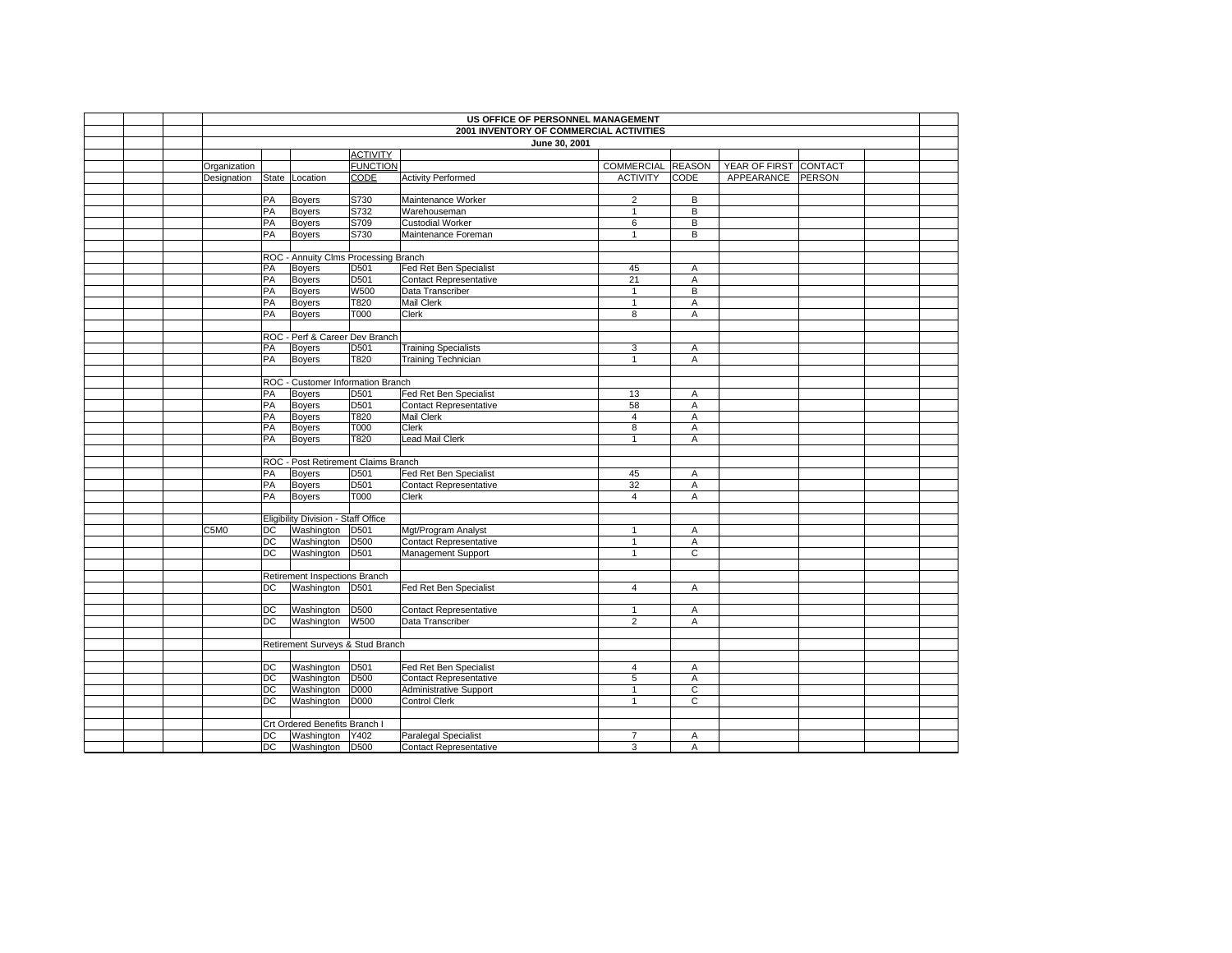|  | US OFFICE OF PERSONNEL MANAGEMENT |                                         |                                                  |                  |                               |                   |                |                       |  |  |  |
|--|-----------------------------------|-----------------------------------------|--------------------------------------------------|------------------|-------------------------------|-------------------|----------------|-----------------------|--|--|--|
|  |                                   | 2001 INVENTORY OF COMMERCIAL ACTIVITIES |                                                  |                  |                               |                   |                |                       |  |  |  |
|  |                                   |                                         |                                                  |                  | June 30, 2001                 |                   |                |                       |  |  |  |
|  |                                   |                                         |                                                  |                  |                               |                   |                |                       |  |  |  |
|  |                                   |                                         |                                                  | <b>ACTIVITY</b>  |                               |                   |                |                       |  |  |  |
|  | Organization                      |                                         |                                                  | <b>FUNCTION</b>  |                               | COMMERCIAL REASON |                | YEAR OF FIRST CONTACT |  |  |  |
|  | Designation                       | State                                   | Location                                         | <b>CODE</b>      | <b>Activity Performed</b>     | <b>ACTIVITY</b>   | CODE           | APPEARANCE PERSON     |  |  |  |
|  |                                   |                                         |                                                  |                  |                               |                   |                |                       |  |  |  |
|  |                                   |                                         |                                                  |                  |                               |                   |                |                       |  |  |  |
|  |                                   |                                         | Crt Ordered Benefits Branch II                   |                  |                               |                   |                |                       |  |  |  |
|  |                                   | DC                                      | Washington                                       | Y400             | <b>Paralegal Specialist</b>   | 12                | A              |                       |  |  |  |
|  |                                   | DC                                      | Washington                                       | D <sub>501</sub> | Management/Program Anl        | $\mathbf{1}$      | $\overline{A}$ |                       |  |  |  |
|  |                                   | DC                                      | Washington                                       | D000             | <b>ADP Support</b>            | $\mathbf{1}$      | C              |                       |  |  |  |
|  |                                   | DC                                      | Washington                                       | D000             | <b>Administrative Support</b> | $\mathbf{1}$      | C              |                       |  |  |  |
|  |                                   | DC                                      | Washington                                       | D000             | <b>Control Clerk</b>          | $\mathbf{1}$      | С              |                       |  |  |  |
|  |                                   |                                         |                                                  |                  |                               |                   |                |                       |  |  |  |
|  |                                   |                                         | Retirement Services Division - Staff Office      |                  |                               |                   |                |                       |  |  |  |
|  | C5C0                              | DC                                      | Washington D000                                  |                  | <b>ADP Support</b>            | $\mathbf{1}$      | $\overline{c}$ |                       |  |  |  |
|  |                                   |                                         |                                                  |                  |                               |                   |                |                       |  |  |  |
|  |                                   |                                         | Retirement Information Branch                    |                  |                               |                   |                |                       |  |  |  |
|  |                                   | DC                                      | Washington                                       | D500             | <b>Contact Representative</b> | 42                | Α              |                       |  |  |  |
|  |                                   | <b>DC</b>                               | Washington                                       | D000             | Administrative Support        | $\overline{2}$    | C              |                       |  |  |  |
|  |                                   | DC                                      | Washington                                       | D501             | Fed Ret Ben Specialist        | 5                 | A              |                       |  |  |  |
|  |                                   | DC                                      | Washington                                       | D501             | Annuitant Ins Spec            | 11                | A              |                       |  |  |  |
|  |                                   | DC                                      | Washington                                       | D501             | Gov't Claims Spec             | $\overline{2}$    | A              |                       |  |  |  |
|  |                                   | DC                                      | Washington                                       | D501             | <b>Contact Representative</b> | $\overline{4}$    | Α              |                       |  |  |  |
|  |                                   | DC                                      | Washington                                       | D501             | Office Automation Clerk       | 3                 | A              |                       |  |  |  |
|  |                                   | DC                                      | Washington                                       | D000             | Carrier Reports Clerk         | 1                 | Α              |                       |  |  |  |
|  |                                   | DC                                      | Washington                                       | D000             | <b>Control Clerk</b>          | $\overline{2}$    | A              |                       |  |  |  |
|  |                                   | DC                                      | Washington                                       | D000             | <b>Administrative Support</b> | $\mathbf{1}$      | С              |                       |  |  |  |
|  |                                   |                                         |                                                  |                  |                               |                   |                |                       |  |  |  |
|  |                                   |                                         | Retirement Benefits Branch                       |                  |                               |                   |                |                       |  |  |  |
|  |                                   |                                         | Disability Recon & Appls Division - Staff Office |                  |                               |                   |                |                       |  |  |  |
|  | C5K0                              | DC                                      | Washington D501                                  |                  | Mgt/Program Analyst           | $\overline{2}$    | A              |                       |  |  |  |
|  |                                   |                                         |                                                  |                  |                               |                   |                |                       |  |  |  |
|  |                                   |                                         | Initial Clms Branch I                            |                  |                               |                   |                |                       |  |  |  |
|  |                                   | DC                                      | Washington                                       | D501             | Fed Ret Ben Spec              | 9                 | Α              |                       |  |  |  |
|  |                                   | DC                                      | Washington<br>Washington                         | D501             | <b>Contact Representative</b> | $\mathbf{1}$      | Α              |                       |  |  |  |
|  |                                   | DC                                      |                                                  | D000             | <b>ADP Support</b>            | $\mathbf{1}$      | $\overline{c}$ |                       |  |  |  |
|  |                                   |                                         |                                                  |                  |                               |                   |                |                       |  |  |  |
|  |                                   |                                         | Initial Clms Branch II                           |                  |                               |                   |                |                       |  |  |  |
|  |                                   | DC<br>DC                                | Washington<br>Washington                         | D501<br>D000     | Fed Ret Ben Spec              | 5<br>$\mathbf{1}$ | A<br>C         |                       |  |  |  |
|  |                                   |                                         |                                                  |                  | <b>ADP Support</b>            |                   |                |                       |  |  |  |
|  |                                   |                                         | Recon & Appls Branch II                          |                  |                               |                   |                |                       |  |  |  |
|  | C5K0                              | DC                                      | Washington                                       | D500             | Fed Ret Ben Spec              | 9                 | A              |                       |  |  |  |
|  |                                   | DC                                      | Washington                                       | D501             | <b>Contact Representative</b> | $\overline{2}$    | A              |                       |  |  |  |
|  |                                   | DC                                      | Washington                                       | D000             | <b>ADP Support</b>            | $\mathbf{1}$      | $\mathsf C$    |                       |  |  |  |
|  |                                   | $\overline{DC}$                         | Washington                                       | D000             | Administrative Support        | $\mathbf{1}$      | $\overline{c}$ |                       |  |  |  |
|  |                                   |                                         |                                                  |                  |                               |                   |                |                       |  |  |  |
|  |                                   |                                         | Appeals Branch                                   |                  |                               |                   |                |                       |  |  |  |
|  |                                   |                                         |                                                  |                  |                               |                   |                |                       |  |  |  |
|  |                                   | DC                                      | Washington                                       | D501             | Fed Ret Ben Spec              | 13                | A              |                       |  |  |  |
|  |                                   | DC                                      | Washington                                       | Y400             | Legal Assistant               | 3                 | A              |                       |  |  |  |
|  |                                   | DC                                      | Washington                                       | D000             | <b>ADP Support</b>            | $\mathbf{1}$      | A              |                       |  |  |  |
|  |                                   | DC                                      | Washington                                       | D000             | <b>Administrative Support</b> | $\mathbf{1}$      | $\overline{c}$ |                       |  |  |  |
|  |                                   |                                         |                                                  |                  |                               |                   |                |                       |  |  |  |
|  |                                   |                                         | Recon & Appls Branch I                           |                  |                               |                   |                |                       |  |  |  |
|  | C5K0                              | DC                                      | Washington D501                                  |                  | Fed Ret Ben Spec              | $\overline{4}$    | Α              |                       |  |  |  |
|  |                                   |                                         |                                                  |                  |                               |                   |                |                       |  |  |  |
|  |                                   |                                         |                                                  |                  |                               |                   |                |                       |  |  |  |
|  |                                   |                                         |                                                  |                  |                               |                   |                |                       |  |  |  |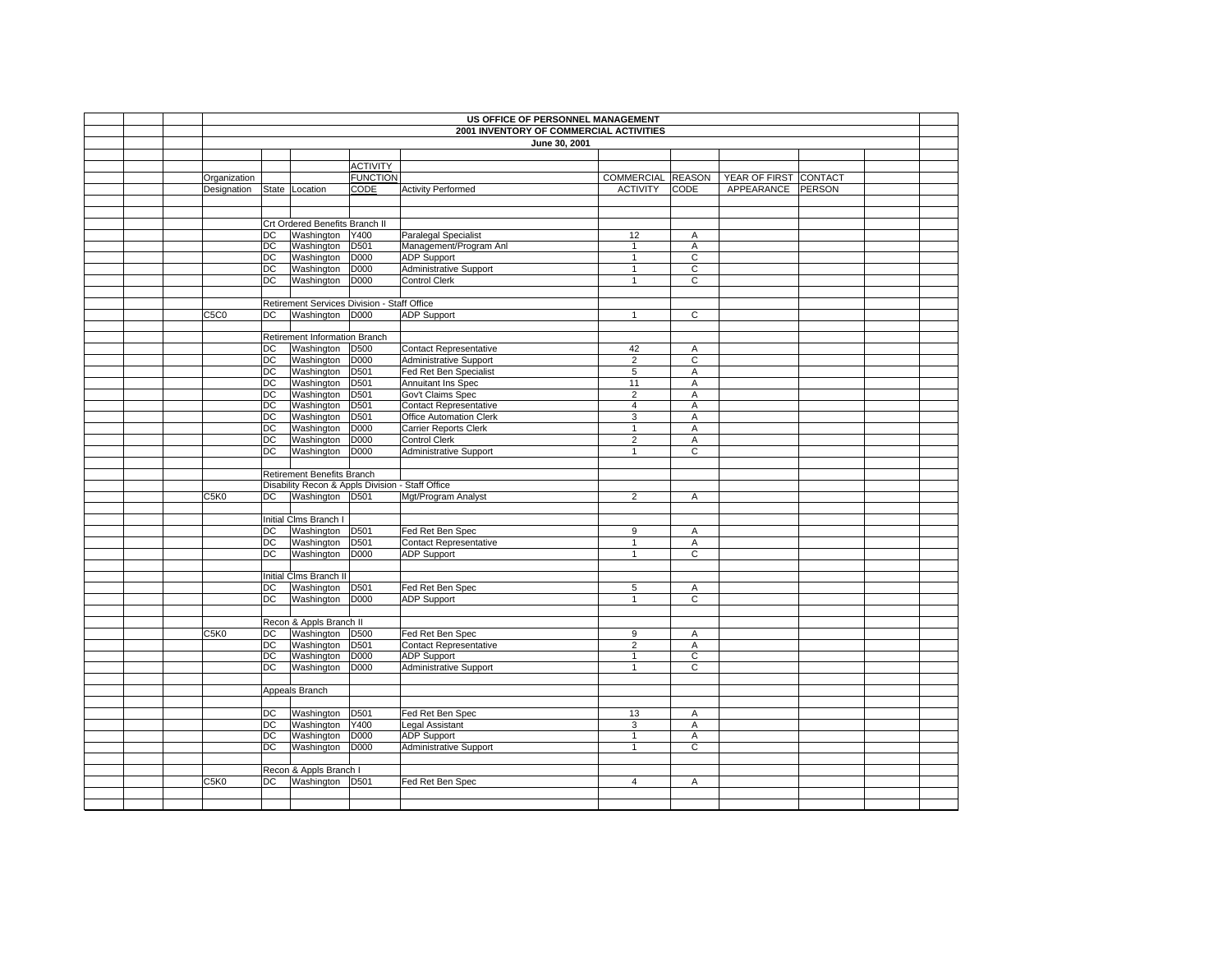|  |              |                                         |                                             |                  | US OFFICE OF PERSONNEL MANAGEMENT |                   |                |                       |        |  |
|--|--------------|-----------------------------------------|---------------------------------------------|------------------|-----------------------------------|-------------------|----------------|-----------------------|--------|--|
|  |              | 2001 INVENTORY OF COMMERCIAL ACTIVITIES |                                             |                  |                                   |                   |                |                       |        |  |
|  |              |                                         |                                             |                  | June 30, 2001                     |                   |                |                       |        |  |
|  |              |                                         |                                             |                  |                                   |                   |                |                       |        |  |
|  |              |                                         |                                             | <b>ACTIVITY</b>  |                                   |                   |                |                       |        |  |
|  | Organization |                                         |                                             | <b>FUNCTION</b>  |                                   | COMMERCIAL REASON |                | YEAR OF FIRST CONTACT |        |  |
|  | Designation  |                                         | State Location                              | CODE             | <b>Activity Performed</b>         | <b>ACTIVITY</b>   | <b>CODE</b>    | APPEARANCE            | PERSON |  |
|  |              |                                         |                                             |                  |                                   |                   |                |                       |        |  |
|  |              |                                         | Reconsideration Branch                      |                  |                                   |                   |                |                       |        |  |
|  |              | DC                                      | Washington                                  | D <sub>501</sub> | Fed Ret Ben Spec                  | 12                | Α              |                       |        |  |
|  |              | DC                                      | Washington                                  | D <sub>501</sub> | Contact Representative            | $\overline{2}$    | A              |                       |        |  |
|  |              | DC                                      | Washington                                  | <b>D000</b>      | Administrative Support            | $\overline{2}$    | $\overline{c}$ |                       |        |  |
|  |              | DC                                      | Washington D000                             |                  | <b>ADP Support</b>                | $\mathbf{1}$      | $\overline{c}$ |                       |        |  |
|  |              |                                         |                                             |                  |                                   |                   |                |                       |        |  |
|  |              |                                         | Retirement Clms Division - Staff Office     |                  |                                   |                   |                |                       |        |  |
|  | C5F0         | DC                                      | Washington D501                             |                  | <b>Contact Representative</b>     | $\mathbf{1}$      | $\overline{C}$ |                       |        |  |
|  |              |                                         |                                             |                  |                                   |                   |                |                       |        |  |
|  |              |                                         | Claims Branch 1                             |                  |                                   |                   |                |                       |        |  |
|  |              | DC                                      | Washington                                  | D <sub>501</sub> | Fed Ret Ben Spec                  | 11                | Α              |                       |        |  |
|  |              | DC                                      | Washington                                  | D <sub>501</sub> | <b>Contact Representative</b>     | $\overline{3}$    | Α              |                       |        |  |
|  |              |                                         |                                             |                  |                                   |                   |                |                       |        |  |
|  |              |                                         | Claims Branch 4                             |                  |                                   |                   |                |                       |        |  |
|  |              | <b>DC</b>                               | Washington                                  | D <sub>501</sub> | Fed Ret Ben Spec                  | 10                | Α              |                       |        |  |
|  |              | DC                                      | Washington                                  | D501             | Contact Representative            | $\overline{2}$    | Α              |                       |        |  |
|  |              | <b>DC</b>                               | Washington                                  | D000             | <b>ADP Support</b>                | $\mathbf{1}$      | $\mathsf{C}$   |                       |        |  |
|  |              |                                         |                                             |                  |                                   |                   |                |                       |        |  |
|  |              |                                         | Claims Branch 3                             |                  |                                   |                   |                |                       |        |  |
|  |              |                                         |                                             |                  |                                   |                   |                |                       |        |  |
|  |              | <b>DC</b>                               | Washington                                  | D <sub>501</sub> | Fed Ret Ben Spec                  | 9                 | A              |                       |        |  |
|  |              | DC                                      | Washington                                  | D501             | <b>Contact Representative</b>     | $\mathbf{1}$      | Α              |                       |        |  |
|  |              | DC                                      | Washington                                  | D000             | <b>ADP Support</b>                | $\mathbf{1}$      | C              |                       |        |  |
|  |              |                                         |                                             |                  |                                   |                   |                |                       |        |  |
|  |              |                                         | <b>Technical Support Branch</b>             |                  |                                   |                   |                |                       |        |  |
|  |              | <b>DC</b>                               | Washington                                  | D501             | Management Analyst                | $\overline{2}$    | Α              |                       |        |  |
|  |              | DC                                      | Washington                                  | D501             | Fed Ret Ben Spec                  | 9                 | A              |                       |        |  |
|  |              | DC                                      | Washington                                  | D <sub>501</sub> | <b>Contact Representative</b>     | $\mathbf{1}$      | Α              |                       |        |  |
|  |              | DC                                      | Washington                                  | D502             | Contact Representative            | $\mathbf 0$       | C              |                       |        |  |
|  |              | DC                                      | Washington                                  | D000             | <b>ADP Support</b>                | $\overline{1}$    | A              |                       |        |  |
|  |              |                                         |                                             |                  |                                   |                   |                |                       |        |  |
|  |              |                                         | Claims Branch 5                             |                  |                                   |                   |                |                       |        |  |
|  |              | <b>DC</b>                               | Washington                                  | D <sub>501</sub> | Fed Ret Ben Spec                  | 9                 | Α              |                       |        |  |
|  |              | <b>DC</b>                               | Washington                                  | D501             | <b>Contact Representative</b>     | 3                 | Α              |                       |        |  |
|  |              |                                         |                                             |                  |                                   |                   |                |                       |        |  |
|  |              |                                         | Claims Branch 8                             |                  |                                   |                   |                |                       |        |  |
|  |              | DC                                      | Washington                                  | D <sub>501</sub> | Fed Ret Ben Spec                  | 9                 | Α              |                       |        |  |
|  |              | <b>DC</b>                               | Washington                                  | D000             | <b>ADP Support</b>                | $\mathbf{1}$      | A              |                       |        |  |
|  |              | DC                                      | Washington                                  | D501             | <b>Contact Representative</b>     | $\mathbf{1}$      | Α              |                       |        |  |
|  |              |                                         |                                             |                  |                                   |                   |                |                       |        |  |
|  |              |                                         | Office of the Actuaries                     |                  |                                   |                   |                |                       |        |  |
|  | C300         | <b>DC</b>                               | Washington                                  | T823             | <b>Statistical Assistant</b>      | $\mathbf{1}$      | A              |                       |        |  |
|  |              | <b>DC</b>                               | Washington                                  | W827             | <b>Computer Specialist</b>        | $\mathbf{1}$      | Α              |                       |        |  |
|  |              | <b>DC</b>                               | Washington                                  | D500             | Program Analyst                   | $\overline{1}$    | A              |                       |        |  |
|  |              |                                         |                                             |                  |                                   |                   |                |                       |        |  |
|  |              |                                         | Office of Insurance Programs - Staff Office |                  |                                   |                   |                |                       |        |  |
|  | C601         |                                         | DC Washington D000                          |                  | Management Support                |                   | C              |                       |        |  |
|  |              |                                         |                                             |                  |                                   |                   |                |                       |        |  |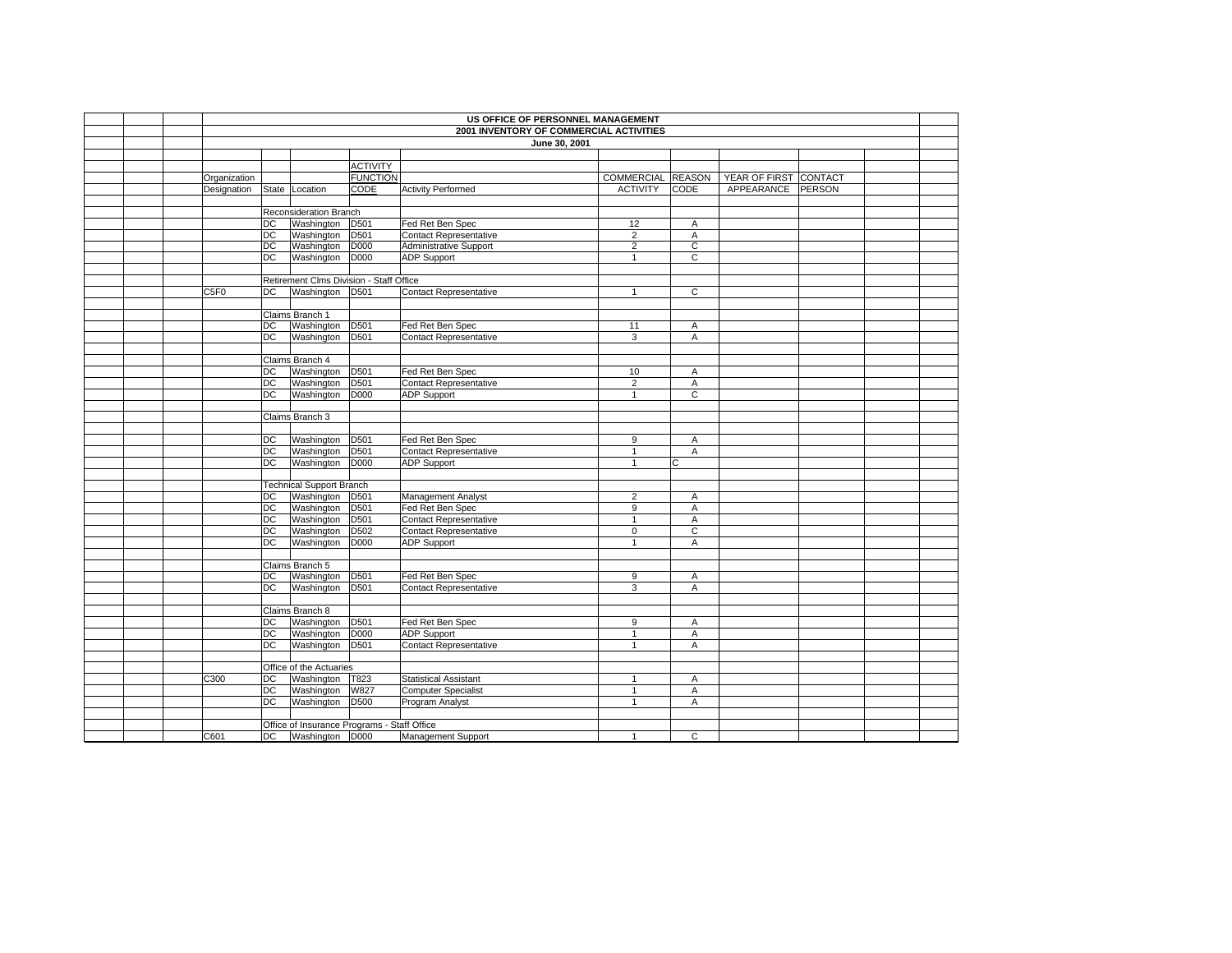|  |                                |                 |                                  |                  | US OFFICE OF PERSONNEL MANAGEMENT       |                   |                |                       |                                 |  |
|--|--------------------------------|-----------------|----------------------------------|------------------|-----------------------------------------|-------------------|----------------|-----------------------|---------------------------------|--|
|  |                                |                 |                                  |                  | 2001 INVENTORY OF COMMERCIAL ACTIVITIES |                   |                |                       |                                 |  |
|  |                                |                 |                                  |                  | June 30, 2001                           |                   |                |                       |                                 |  |
|  |                                |                 |                                  | <b>ACTIVITY</b>  |                                         |                   |                |                       |                                 |  |
|  | Organization                   |                 |                                  | <b>FUNCTION</b>  |                                         | COMMERCIAL REASON |                | YEAR OF FIRST CONTACT |                                 |  |
|  | Designation                    |                 | State Location                   | CODE             | <b>Activity Performed</b>               | <b>ACTIVITY</b>   | <b>CODE</b>    | APPEARANCE PERSON     |                                 |  |
|  |                                |                 |                                  |                  |                                         |                   |                |                       |                                 |  |
|  |                                |                 | Planning & Eval division         |                  |                                         |                   |                |                       |                                 |  |
|  | C650                           | DC              | Washington                       | D200             | Program Analyst                         | 8                 | Α              |                       |                                 |  |
|  |                                | DC.             | Washington                       | F300             | <b>Procurement Analyst</b>              | $\mathbf{1}$      | A              |                       |                                 |  |
|  |                                | $\overline{DC}$ | Washington                       | F300             | <b>Contract Req Analyst</b>             | $\mathbf{1}$      | Α              |                       |                                 |  |
|  |                                | DC              | Washington                       | D <sub>200</sub> | <b>Tech Support Coordinator</b>         | $\mathbf{1}$      | A              |                       |                                 |  |
|  |                                | DC              | Washington                       | W827             | <b>Computer Specialist</b>              | $\mathbf{1}$      | A              |                       |                                 |  |
|  |                                | DC              | Washington                       | D000             | Management Support                      | $\mathbf{1}$      | $\overline{c}$ |                       |                                 |  |
|  |                                | DC              | Washington                       | D000             | <b>ADP Support</b>                      | $\mathbf{1}$      | C              |                       |                                 |  |
|  |                                |                 |                                  |                  |                                         |                   |                |                       |                                 |  |
|  |                                |                 | Insurance Policy & Info Division |                  |                                         |                   |                |                       |                                 |  |
|  | C660                           | DC              | Washington                       | D501             | Fed Ret Ben Spec                        | $\overline{4}$    | A              |                       |                                 |  |
|  |                                | DC              | Washington                       | D501             | Mgt/Program Analyst                     | $\mathbf{1}$      | A              |                       |                                 |  |
|  |                                | $\overline{DC}$ | Washington                       | D501             | Contact Representative                  | $\overline{2}$    | A              |                       |                                 |  |
|  |                                | DC              | Washington                       | D000             | <b>ADP Support</b>                      | $\mathbf{1}$      | $\mathbf C$    |                       |                                 |  |
|  |                                |                 |                                  |                  |                                         |                   |                |                       |                                 |  |
|  |                                |                 | Ins Contracts Division 1         |                  |                                         |                   |                |                       |                                 |  |
|  | C610                           | DC              | Washington                       | D501             | <b>Contact Representative</b>           | $\overline{4}$    | Α              |                       |                                 |  |
|  |                                | DC              | Washington                       | D501             | Nurse Trainer/Consultant                | $\mathbf{1}$      | A              |                       |                                 |  |
|  |                                |                 |                                  |                  |                                         |                   |                |                       |                                 |  |
|  |                                |                 | Ins Contracts Division 2         |                  |                                         |                   |                |                       |                                 |  |
|  | C620                           | DC              | Washington                       | D501             | <b>Contact Representative</b>           | $\mathbf{1}$      | Α              |                       |                                 |  |
|  |                                | DC              | Washington                       | F000             | Management Support                      | $\mathbf{1}$      | $\overline{c}$ |                       |                                 |  |
|  |                                |                 |                                  |                  |                                         |                   |                |                       |                                 |  |
|  |                                |                 | Ins Contracts Division 3         |                  |                                         |                   |                |                       |                                 |  |
|  | C630                           | DC              | Washington                       | F000             | Management Support                      | $\mathbf{1}$      | C              |                       |                                 |  |
|  |                                | DC              | Washington                       | F000             | <b>ADP Support</b>                      | $\mathbf{1}$      | $\mathsf C$    |                       |                                 |  |
|  |                                |                 |                                  |                  |                                         |                   |                |                       |                                 |  |
|  | Total                          |                 |                                  |                  |                                         | 909               |                |                       |                                 |  |
|  |                                |                 |                                  |                  |                                         |                   |                |                       |                                 |  |
|  | <b>Presidential Commission</b> |                 |                                  |                  |                                         |                   |                |                       |                                 |  |
|  | on White House Fellows         |                 |                                  |                  |                                         |                   |                |                       |                                 |  |
|  |                                |                 |                                  |                  |                                         |                   |                |                       |                                 |  |
|  | L200                           | DC              | Washington                       | Y530             | Outreach Coordinator                    | $\mathbf{1}$      | $\overline{c}$ | 1999                  | Pandoria Nobles-Jones           |  |
|  | Total                          |                 |                                  |                  |                                         | $\overline{1}$    |                |                       | Administrative Officer          |  |
|  |                                |                 |                                  |                  |                                         |                   |                |                       | 202-395-7473                    |  |
|  | Office of the Inspector        |                 |                                  |                  |                                         |                   |                |                       |                                 |  |
|  | General                        |                 |                                  |                  |                                         |                   |                |                       |                                 |  |
|  |                                |                 |                                  |                  |                                         |                   |                |                       |                                 |  |
|  |                                |                 |                                  |                  |                                         |                   |                |                       |                                 |  |
|  | M100                           | DC              | Washington                       | 1000             | <b>Admin Support</b>                    | $\mathbf{1}$      | $\mathsf C$    | 1999                  | Daniel K. Marella               |  |
|  |                                | $\overline{DC}$ | Washington                       | 1100             | Management Analyst                      | $\overline{2}$    | $\overline{c}$ |                       | Assistant inspector General for |  |
|  |                                | $\overline{DC}$ | Washington                       | 1100             | Mgt. Res. Specialist                    | $\mathbf{1}$      | C              |                       | Policy, Resours Management      |  |
|  | M200                           | DC              | Washington                       | 1100             | <b>Lead Computer Specialist</b>         | $\mathbf{1}$      | C              |                       | and Oversight                   |  |
|  |                                | DC              | Washington                       | 1100             | <b>Computer Specialist</b>              | $\overline{2}$    | $\mathsf C$    |                       | 202-606-2638                    |  |
|  |                                | DC              | Washington                       | 1000             | <b>Investigative Assistant</b>          | $\mathbf{1}$      | C              |                       |                                 |  |
|  |                                | DC              | Washington                       | 1000             | Admin Support                           | $\mathbf{1}$      | $\overline{c}$ |                       |                                 |  |
|  |                                |                 |                                  |                  |                                         |                   |                |                       |                                 |  |
|  | Total                          |                 |                                  |                  |                                         | 9                 |                |                       |                                 |  |
|  |                                |                 |                                  |                  |                                         |                   |                |                       |                                 |  |
|  | <b>Grand Total</b>             |                 |                                  |                  |                                         | 1576              |                |                       |                                 |  |
|  |                                |                 |                                  |                  |                                         |                   |                |                       |                                 |  |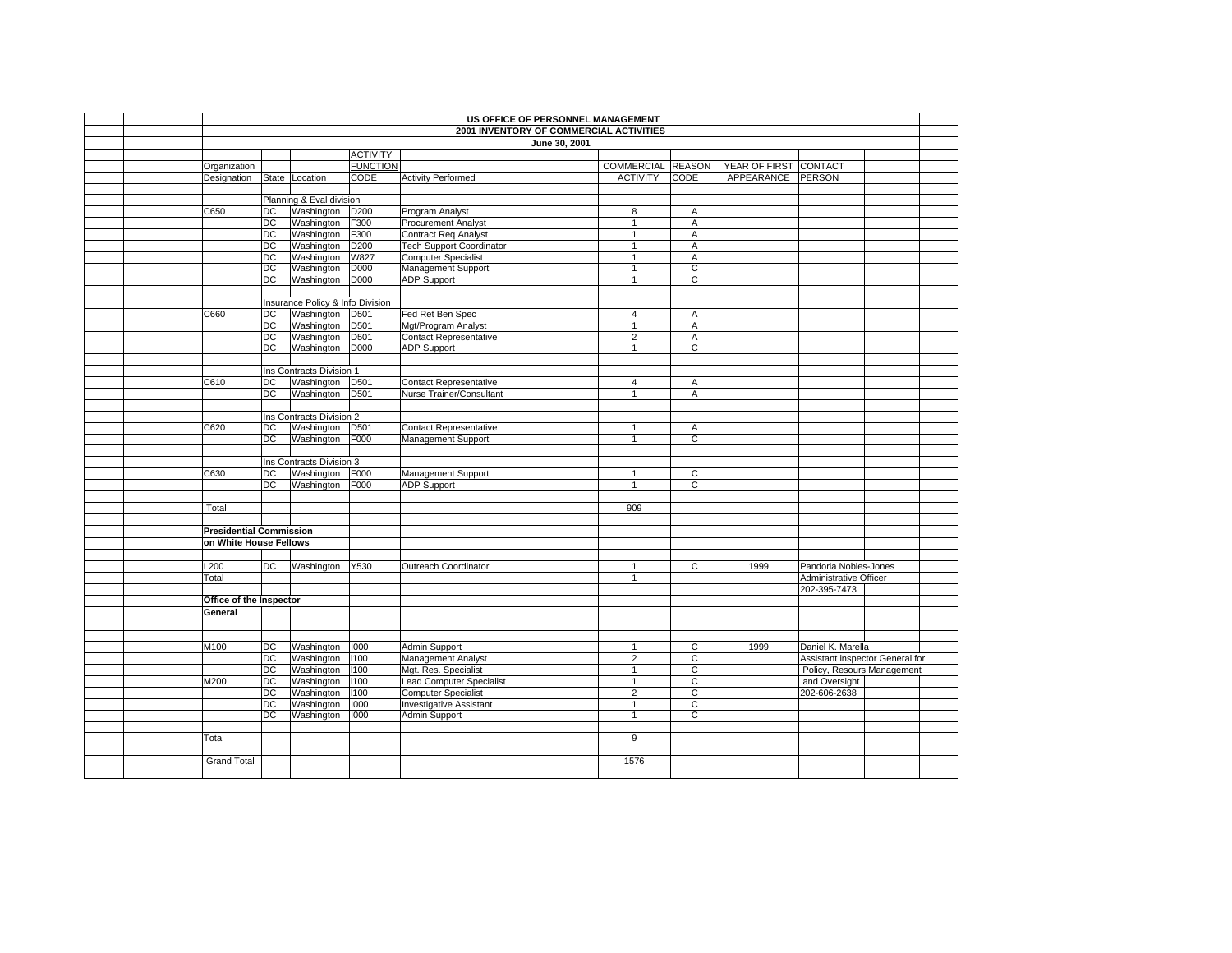|  |              | US OFFICE OF PERSONNEL MANAGEMENT<br>2001 INVENTORY OF COMMERCIAL ACTIVITIES                                                      |  |  |  |
|--|--------------|-----------------------------------------------------------------------------------------------------------------------------------|--|--|--|
|  |              | June 30, 2001                                                                                                                     |  |  |  |
|  |              |                                                                                                                                   |  |  |  |
|  |              | Note 1. Identification of OPM Organization Units                                                                                  |  |  |  |
|  |              |                                                                                                                                   |  |  |  |
|  | A100         | Employment Service, Office of the Director                                                                                        |  |  |  |
|  | A200         | Employment Service, Personnel Resources and Development Center                                                                    |  |  |  |
|  | A301         | Employment Service, Office of the Controller                                                                                      |  |  |  |
|  | A311         | <b>Employment Service, Technical Support Center</b>                                                                               |  |  |  |
|  | A400         | Employment Service, Office of Administrative Law Judges                                                                           |  |  |  |
|  | A500         | Employment Service, Staffing Reinvention Office                                                                                   |  |  |  |
|  | A800         | Employment Service, Office of Diversity                                                                                           |  |  |  |
|  | A911         | Employment Service, Service Delivery Operations and Systems                                                                       |  |  |  |
|  | A921         | Employment Service, Service Employment Systems Management Division                                                                |  |  |  |
|  | A931         | Employment Service, Service Workforce Planning and Recruitment Division                                                           |  |  |  |
|  | A90C         | Employment Service, Washington Service Center                                                                                     |  |  |  |
|  | A90D         | Employment Service, Atlanta Service Center                                                                                        |  |  |  |
|  | A90E         | Employment Service, Chicago Service Center                                                                                        |  |  |  |
|  | A90F         | Employment Service, Dayton Service Center                                                                                         |  |  |  |
|  | A90G         | Employment Service, Denver Service Center                                                                                         |  |  |  |
|  | A90H         | Employment Service, Detroit Service Center                                                                                        |  |  |  |
|  | A90J         | Employment Service, Honolulu Service Center                                                                                       |  |  |  |
|  | A90K         | Employment Service, Huntsville Service Center                                                                                     |  |  |  |
|  | A90L         | Employment Service, Kansas City Service Center                                                                                    |  |  |  |
|  | A90M         | Employment Service, Norfolk Service Center                                                                                        |  |  |  |
|  | A90N         | Employment Service, Philadelphia Service Center                                                                                   |  |  |  |
|  | A90P         | Employment Service, Raleigh Service Center                                                                                        |  |  |  |
|  | A90Q         | Employment Service, San Antonio Service Center                                                                                    |  |  |  |
|  | A90R         | Employment Service, San Francisco Service Center                                                                                  |  |  |  |
|  | A90S         | Employment Service, San Juan Service Center                                                                                       |  |  |  |
|  | A90T         | Employment Service, Seattle Service Center                                                                                        |  |  |  |
|  | A90U         | Employment Service, Twin Cities Service Center                                                                                    |  |  |  |
|  | A90V         | Employment Service, Denver Distribution Center                                                                                    |  |  |  |
|  | B810         | Office of Workforce Relations, Office of Human Resources Development                                                              |  |  |  |
|  | B80B         | Office of Workforce Relations, Training Management Assistance Division                                                            |  |  |  |
|  | C100         | Retirement and Insurance Service, Office of the Director                                                                          |  |  |  |
|  | C210         | Retirement and Insurance Service, Retirement Policy Division                                                                      |  |  |  |
|  | C230         | Retirement and Insurance Service, Agency Services Division                                                                        |  |  |  |
|  | C300         | Retirement and Insurance Service, Office of Actuaries                                                                             |  |  |  |
|  | C401         | Retirement and Insurance Service, Office of Systems, Finance and Administration                                                   |  |  |  |
|  | C410         | Retirement and Insurance Service, Quality Assurance Division                                                                      |  |  |  |
|  | C420         | Retirement and Insurance Service, Financial Management Division                                                                   |  |  |  |
|  | C430         | Retirement and Insurance Service, Technology Integration Division                                                                 |  |  |  |
|  | C440         | Retirement and Insurance Service, Budget and Administrative Services Division                                                     |  |  |  |
|  | C450         | Retirement and Insurance Service, Business Systems Reengineering Division                                                         |  |  |  |
|  | C460         | Retirement and Insurance Service, Financial Policy Staff                                                                          |  |  |  |
|  | C470         | Retirement and Insurance Service, Systems Modernization and Maintenance Division                                                  |  |  |  |
|  | C480         | Retirement and Insurance Service, Washington Technology Center                                                                    |  |  |  |
|  | C580<br>C5C0 | Retirement and Insurance Service, Office of Retirement Programs<br>Retirement and Insurance Service, Retirement Services Division |  |  |  |
|  | C5F0         | Retirement and Insurance Service, Retirement Claims Division                                                                      |  |  |  |
|  | C5G0         | Retirement and Insurance Service, Operations Support Division                                                                     |  |  |  |
|  | C5J0         | Retirement and Insurance Service, Retirement Operations Center                                                                    |  |  |  |
|  | C5K0         | Retirement and Insurance Service, Disability Reconsideration and Appeals Division                                                 |  |  |  |
|  | C5L0         | Retirement and Insurance Service, Federal Employees Retirement System Division                                                    |  |  |  |
|  | C5M0         | Retirement and Insurance Service, Eligibility Division                                                                            |  |  |  |
|  | C601         | Retirement and Insurance Service, Office of Insurance Programs                                                                    |  |  |  |
|  | C610         | Retirement and Insurance Service, Insurance Contracts Division 1                                                                  |  |  |  |
|  |              |                                                                                                                                   |  |  |  |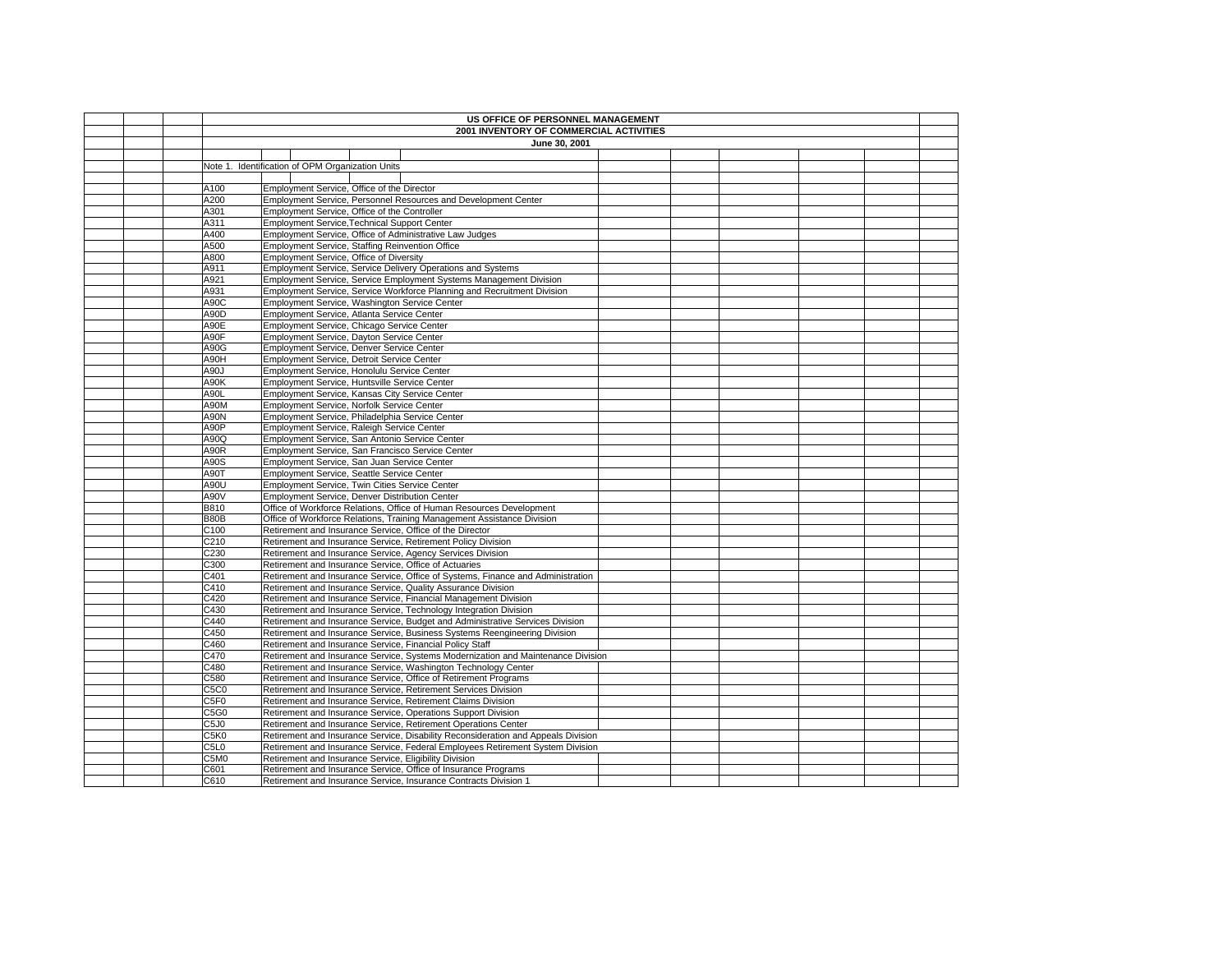|  | C620             | Retirement and Insurance Service, Insurance Contracts Division 2                            |  |  |  |
|--|------------------|---------------------------------------------------------------------------------------------|--|--|--|
|  | C630             | Retirement and Insurance Service, Insurance Contracts Division 3                            |  |  |  |
|  | C650             | Retirement and Insurance Service, Planning and Evaluation Division                          |  |  |  |
|  | C660             | Retirement and Insurance Service, Insurance Policy and Information Division                 |  |  |  |
|  | C670             | Retirement and Insurance Service, Office of Long Term Care Implementation                   |  |  |  |
|  | C700             | Retirement and Insurance Service, Pittsburgh Telecommunications Center                      |  |  |  |
|  | D <sub>100</sub> | Investigations Service, Policy and Operations Division                                      |  |  |  |
|  |                  |                                                                                             |  |  |  |
|  | D200             | Investigations Service, Oversight and Technical Assistance Division                         |  |  |  |
|  | E111             | Office of Workforce Relations, Office of the Director                                       |  |  |  |
|  | E171             | Office of Workforce Relations, Office of Labor and Employee Relations                       |  |  |  |
|  | E172             | Office of Workforce Relations, Labor Management Relations Division                          |  |  |  |
|  | E173             | Office of Workforce Relations, Employee Relations Division                                  |  |  |  |
|  | E181             | Office of Workforce Relations, Office of Work/Life Programs                                 |  |  |  |
|  | E182             | Office of Workforce Relations, Boston Employee Assistance Program                           |  |  |  |
|  | E820             | Office of Workforce Relations, Leadership and Policy Division                               |  |  |  |
|  | <b>EE11</b>      | Workforce Compensation and Performance Service, Office of the Director                      |  |  |  |
|  |                  |                                                                                             |  |  |  |
|  | <b>EE21</b>      | Workforce Compensation and Performance Service, Office of Compensation Administration       |  |  |  |
|  | <b>EE22</b>      | Workforce Compensation and Performance Service,                                             |  |  |  |
|  | <b>EE23</b>      | Workforce Compensation and Performance Service, Salary and Wage Systems Division            |  |  |  |
|  | <b>EE31</b>      | Workforce Compensation and Performance Service, Performance and Compensation Systems Design |  |  |  |
|  | EE32             | Workforce Compensation and Performance Service, Strategic Compenstion Policy Center         |  |  |  |
|  | <b>EE33</b>      | Workforce Compensation and Performance Service, Classification Programs Division            |  |  |  |
|  | EE34             | Workforce Compensation and Performance Service, Performance Management and Incentive Awards |  |  |  |
|  | F310             | Office of Contracts and Administrative Services, Office of the Director                     |  |  |  |
|  | F321             | Office of Contracts and Administrative Services, Facilities Services Division               |  |  |  |
|  |                  |                                                                                             |  |  |  |
|  | F322             | Office of Contracts and Administrative Services, Building Operations Branch                 |  |  |  |
|  | F331             | Office of Contracts and Administrative Services, Publishing Services Division               |  |  |  |
|  | F333             | Office of Contracts and Administrative Services, Internal Reproduction and Graphics Unit    |  |  |  |
|  | F334             | Office of Contracts and Administrative Services, Mail Management Branch                     |  |  |  |
|  | F335             | Office of Contracts and Administrative Services, Resources Center                           |  |  |  |
|  | F350             | Office of Contracts and Administrative Services, Contracting Services Division              |  |  |  |
|  | F510             | Human Resources and Equal Employment Opportunity Division                                   |  |  |  |
|  | F810             | Office of the Chief Information Officer                                                     |  |  |  |
|  | F820             | Office of the Chief Information Officer, Plans, Policies, and Oversight                     |  |  |  |
|  |                  |                                                                                             |  |  |  |
|  | F830             | Office of the Chief Information Officer, Network Management Center                          |  |  |  |
|  | F870             | Office of the Chief Information Officer, Washington Technology Center                       |  |  |  |
|  | F890             | Office of the Chief Information Officer, Applications Development Center                    |  |  |  |
|  | K120             | Office of the Director                                                                      |  |  |  |
|  | K210             | Office of the Chief Financial Officer                                                       |  |  |  |
|  | K220             | Office of the Chief Financial Officer, Office of Financial Management                       |  |  |  |
|  | K250             | Office of the Chief Financial Officer, Oversight and Reimbursement Division                 |  |  |  |
|  | K310             | Office of the General Counsel                                                               |  |  |  |
|  | K400             | Office of Communications                                                                    |  |  |  |
|  |                  |                                                                                             |  |  |  |
|  | K500             | Office of Congressional Relations                                                           |  |  |  |
|  | L <sub>100</sub> | Federal Prevailing Rate Advisory Commission                                                 |  |  |  |
|  | L200             | Presidential Commission on White House Fellowships                                          |  |  |  |
|  | L311             | Office of Executive Resources Management, Office of the Director                            |  |  |  |
|  | L321             | Office of Executive Resources Management, SES Staffing Center                               |  |  |  |
|  | L331             | Office of Executive Resources Management, SES Learning Center                               |  |  |  |
|  | L341             | Office of Executive Resources Management, SES Management Center                             |  |  |  |
|  | M100             | Office of the Inspector General, Office of the Inspector General, Office of Legal Affairs   |  |  |  |
|  | M200             | Office of the Inspector General, Office of Policy, Management Resources, and Oversight      |  |  |  |
|  | M310             |                                                                                             |  |  |  |
|  |                  | Office of the Inspector General, Office of Audits                                           |  |  |  |
|  | M320             | Office of the Inspector General, Community Rated Audits Division                            |  |  |  |
|  | M330             | Office of the Inspector General, Experience Rated Audits Division                           |  |  |  |
|  | M340             | Office of the Inspector General, Information Systems Audit Division                         |  |  |  |
|  | M350             | Office of the Inspector General, Special Audits Division                                    |  |  |  |
|  | M360             | Office of the Inspector General, Internal Audits Division                                   |  |  |  |
|  | M400             | Office of the Inspector General, Office of Investigations                                   |  |  |  |
|  | N310             | Office of Executive Management Development, Federal Executive Institute                     |  |  |  |
|  | N410             | Office of Executive Management Development, Eastern Management Development Center           |  |  |  |
|  | <b>N510</b>      | Office of Executive Management Development, Western Management Development Center           |  |  |  |
|  |                  |                                                                                             |  |  |  |
|  | P <sub>100</sub> | Office of Merit Systems Oversight and Effectiveness, Office of the Director                 |  |  |  |